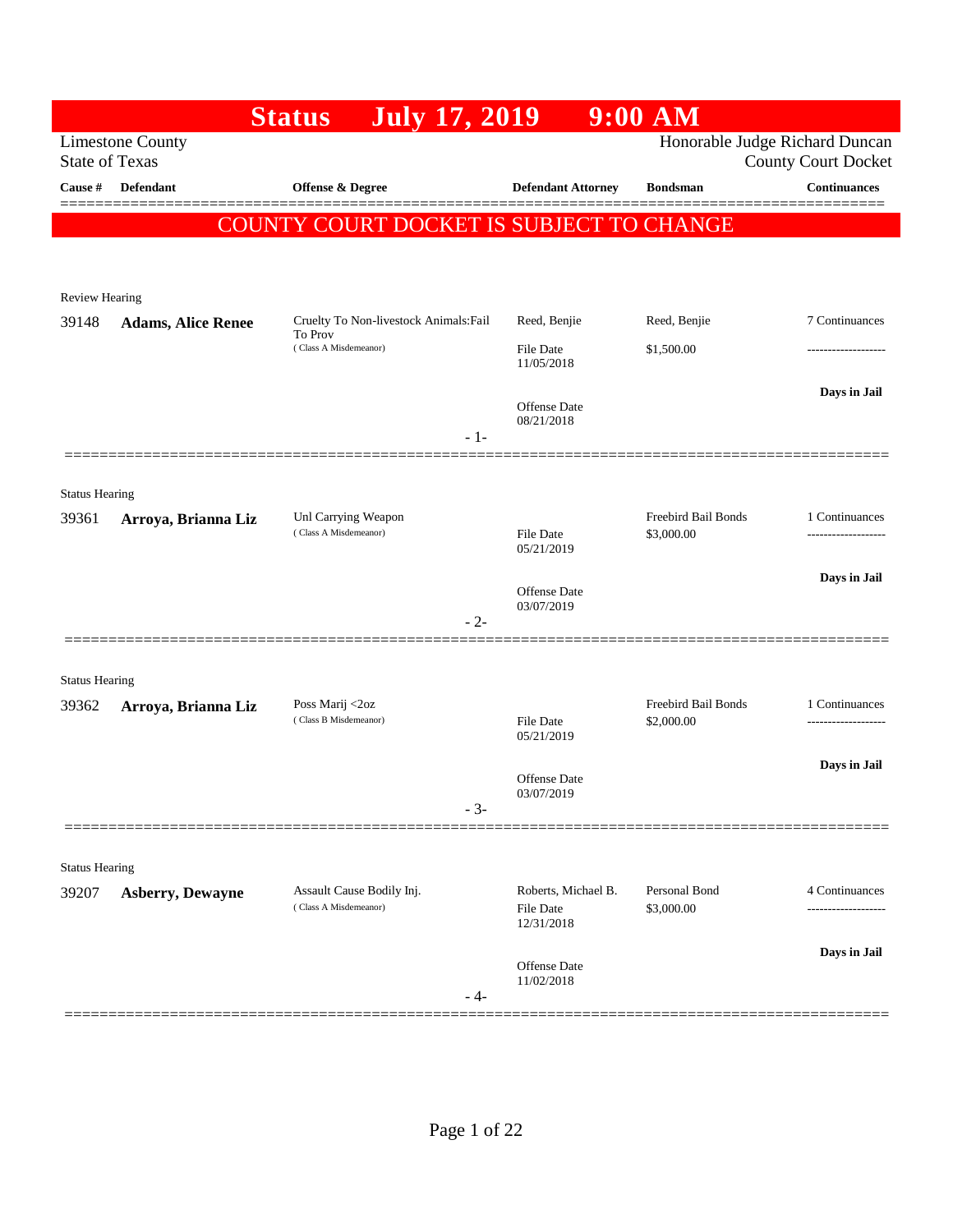|                                |                              | <b>July 17, 2019</b><br><b>Status</b>                |                            | $9:00$ AM                       |                                     |
|--------------------------------|------------------------------|------------------------------------------------------|----------------------------|---------------------------------|-------------------------------------|
| <b>State of Texas</b>          | <b>Limestone County</b>      |                                                      |                            | Honorable Judge Richard Duncan  | <b>County Court Docket</b>          |
| Cause #                        | Defendant                    | Offense & Degree                                     | <b>Defendant Attorney</b>  | <b>Bondsman</b>                 | <b>Continuances</b>                 |
|                                |                              | COUNTY COURT DOCKET IS SUBJECT TO CHANGE             |                            |                                 |                                     |
|                                |                              |                                                      |                            |                                 |                                     |
|                                |                              |                                                      |                            |                                 |                                     |
| <b>Status Hearing</b>          |                              |                                                      |                            |                                 |                                     |
| 39359                          | <b>Asberry, Ivory Devona</b> | Poss Marij <2oz<br>(Class B Misdemeanor)             | File Date<br>05/21/2019    | County Bail Bonds<br>\$1,000.00 | 1 Continuances<br>----------------- |
|                                |                              |                                                      |                            |                                 | Days in Jail                        |
|                                |                              |                                                      | Offense Date<br>05/08/2019 |                                 |                                     |
|                                |                              |                                                      | $-5-$                      |                                 |                                     |
|                                |                              |                                                      |                            |                                 |                                     |
| <b>Review Hearing</b>          |                              | Driving W/Lic Inv W/Prev                             | Reed, Justin               | Ace Bail Bonds - Crockett       | 5 Continuances                      |
| 38677                          | Barco, Fatima Tina           | Conv/Susp/W/O Fin Res<br>(Class B Misdemeanor)       | File Date                  | \$1,000.00                      |                                     |
|                                |                              |                                                      | 10/02/2017                 |                                 |                                     |
|                                |                              |                                                      | <b>Offense Date</b>        |                                 | Days in Jail                        |
|                                |                              |                                                      | 09/01/2017<br>$-6-$        |                                 |                                     |
|                                |                              |                                                      |                            |                                 |                                     |
| <b>Status Hearing</b>          |                              |                                                      |                            |                                 |                                     |
| 39209                          | Barco, Fatima Tina           | Bail Jumping And Fail To Appear                      | Reed, Justin               | Justin Reed                     | 5 Continuances                      |
|                                |                              | (Class A Misdemeanor)                                | File Date<br>01/03/2019    | \$2,500.00                      | .                                   |
|                                |                              |                                                      |                            |                                 | Days in Jail                        |
|                                |                              |                                                      | Offense Date<br>12/19/2018 |                                 |                                     |
|                                |                              |                                                      | $-7-$                      |                                 |                                     |
|                                |                              |                                                      |                            |                                 |                                     |
| <b>Status Hearing</b><br>39324 |                              | Driving W/Lic Inv W/Prev                             | Reed, Justin               | Personal Bond                   | 3 Continuances                      |
|                                | Barco, Fatima Tina           | Conv/Susp/W/O Fin Res#38677<br>(Class B Misdemeanor) | <b>File Date</b>           | \$1,500.00                      |                                     |
|                                |                              |                                                      | 04/16/2019                 |                                 |                                     |
|                                |                              |                                                      | Offense Date               |                                 | Days in Jail                        |
|                                |                              |                                                      | 02/13/2019<br>$-8-$        |                                 |                                     |
|                                |                              |                                                      |                            |                                 |                                     |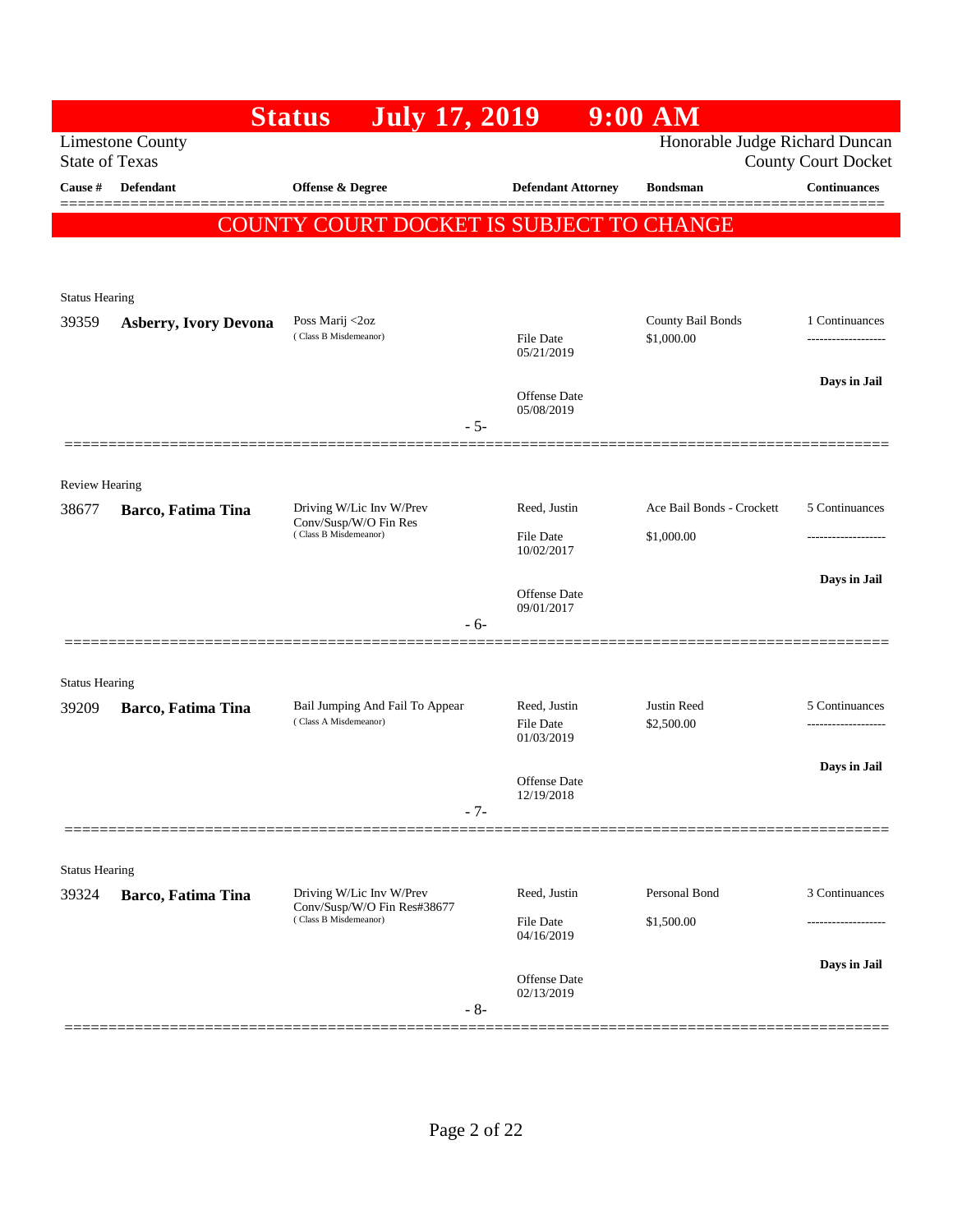|                       |                              | <b>July 17, 2019</b><br><b>Status</b>          |                                   | $9:00$ AM           |                                                              |
|-----------------------|------------------------------|------------------------------------------------|-----------------------------------|---------------------|--------------------------------------------------------------|
| <b>State of Texas</b> | <b>Limestone County</b>      |                                                |                                   |                     | Honorable Judge Richard Duncan<br><b>County Court Docket</b> |
| Cause #               | Defendant                    | Offense & Degree                               | <b>Defendant Attorney</b>         | <b>Bondsman</b>     | <b>Continuances</b>                                          |
|                       |                              | COUNTY COURT DOCKET IS SUBJECT TO CHANGE       |                                   |                     |                                                              |
|                       |                              |                                                |                                   |                     |                                                              |
|                       |                              |                                                |                                   |                     |                                                              |
| <b>Review Hearing</b> |                              | Driving W/Lic Inv W/Prev                       | Reed, Benjie                      |                     | 25 Continuances                                              |
| 38267                 | <b>Beldin, Bryan Charles</b> | Conv/Susp/W/O Fin Res<br>(Class B Misdemeanor) | File Date                         |                     | ------------------                                           |
|                       |                              |                                                | 12/02/2016                        |                     |                                                              |
|                       |                              |                                                | <b>Offense</b> Date               |                     | <b>33 Days in Jail</b>                                       |
|                       |                              | $-9-$                                          | 10/14/2016                        |                     |                                                              |
|                       |                              |                                                |                                   |                     |                                                              |
| <b>Review Hearing</b> |                              |                                                |                                   |                     |                                                              |
| 38814                 | <b>Beldin, Bryan Charles</b> | Driving W/Lic Inv W/Prev                       | Reed, Benjie                      | Reed, Benjie        | 11 Continuances                                              |
|                       |                              | Conv/Susp/W/O Fin Res<br>(Class B Misdemeanor) | <b>File Date</b>                  | \$1,500.00          |                                                              |
|                       |                              |                                                | 01/30/2018                        |                     |                                                              |
|                       |                              |                                                | Offense Date                      |                     | <b>33 Days in Jail</b>                                       |
|                       |                              | $-10-$                                         | 12/20/2017                        |                     |                                                              |
|                       |                              |                                                |                                   |                     |                                                              |
| <b>Status Hearing</b> |                              |                                                |                                   |                     |                                                              |
| 39158                 | <b>Bluitt</b> , Triston      | Assault Causes Bodily Injury Family<br>Member  | Reed, Justin                      | County Bail Bonds   | 7 Continuances                                               |
|                       | <b>Kennard</b>               | (Class A Misdemeanor)                          | File Date                         | \$5,000.00          |                                                              |
|                       |                              |                                                | 11/16/2018                        |                     |                                                              |
|                       |                              |                                                | Offense Date                      |                     | Days in Jail                                                 |
|                       |                              | $-11-$                                         | 09/22/2018                        |                     |                                                              |
|                       |                              |                                                |                                   |                     |                                                              |
| <b>Status Hearing</b> |                              |                                                |                                   |                     |                                                              |
| 39335                 | <b>Brice, Gaither Paul</b>   | Assault Causes Bodily Injury Family<br>Member  |                                   | Freebird Bail Bonds | 1 Continuances                                               |
|                       |                              | (Class A Misdemeanor)                          | <b>File Date</b><br>04/24/2019    | \$5,000.00          |                                                              |
|                       |                              |                                                |                                   |                     | Days in Jail                                                 |
|                       |                              |                                                | <b>Offense Date</b><br>03/25/2019 |                     |                                                              |
|                       |                              | $-12-$                                         |                                   |                     |                                                              |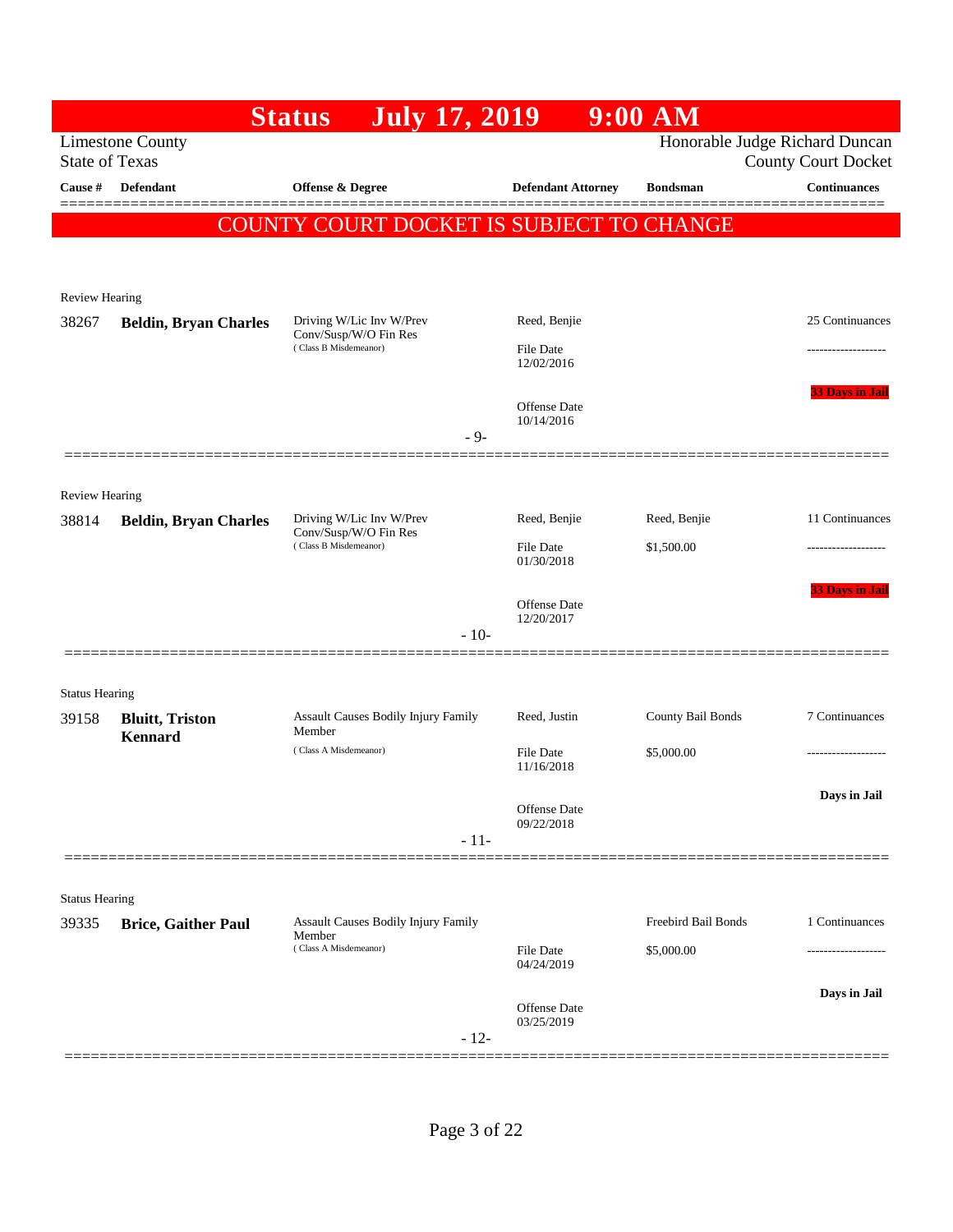|                       |                                                  | <b>July 17, 2019</b><br><b>Status</b>                    |                                         | 9:00 AM                               |                            |
|-----------------------|--------------------------------------------------|----------------------------------------------------------|-----------------------------------------|---------------------------------------|----------------------------|
|                       | <b>Limestone County</b><br><b>State of Texas</b> |                                                          |                                         | Honorable Judge Richard Duncan        | <b>County Court Docket</b> |
| Cause #               | Defendant                                        | <b>Offense &amp; Degree</b>                              | <b>Defendant Attorney</b>               | <b>Bondsman</b>                       | <b>Continuances</b>        |
|                       |                                                  | COUNTY COURT DOCKET IS SUBJECT TO CHANGE                 |                                         |                                       |                            |
|                       |                                                  |                                                          |                                         |                                       |                            |
| <b>Status Hearing</b> |                                                  |                                                          |                                         |                                       |                            |
| 39199                 | <b>Butler, Jeremy David</b>                      | Criminal Trespass<br>(Class B Misdemeanor)               | Sanders, Raymond L.                     | Freebird Bail Bonds                   | 4 Continuances             |
|                       |                                                  |                                                          | File Date<br>12/28/2018                 | \$2,000.00                            | ------------------         |
|                       |                                                  |                                                          | <b>Offense Date</b>                     |                                       | Days in Jail               |
|                       |                                                  | $-13-$                                                   | 10/19/2018                              |                                       |                            |
|                       |                                                  |                                                          |                                         |                                       |                            |
| <b>Status Hearing</b> |                                                  |                                                          |                                         |                                       |                            |
| 39200                 | <b>Butler, Jeremy David</b>                      | Theft Prop <\$100 W/Prev Convic<br>(Class B Misdemeanor) | Sanders, Raymond L.<br><b>File Date</b> | Freebird Bail Bonds<br>\$2,000.00     | 4 Continuances<br>.        |
|                       |                                                  |                                                          | 12/28/2018                              |                                       | Days in Jail               |
|                       |                                                  |                                                          | Offense Date<br>10/19/2018              |                                       |                            |
|                       |                                                  | $-14-$                                                   |                                         |                                       |                            |
|                       | Show Cause Hearing                               |                                                          |                                         |                                       |                            |
| 38467                 | Carrillo, Emanuel                                | Poss Cs Pg 4 <28g Drug Free Zone                         | Reed, Justin                            | County Bail Bonds                     | 1 Continuances             |
|                       |                                                  | (Class A Misdemeanor)                                    | <b>File Date</b><br>05/08/2017          | \$3,000.00                            |                            |
|                       |                                                  |                                                          | Offense Date                            |                                       | Days in Jail               |
|                       |                                                  | $-15-$                                                   | 02/27/2017                              |                                       |                            |
|                       |                                                  |                                                          |                                         |                                       |                            |
| <b>Status Hearing</b> |                                                  |                                                          |                                         |                                       |                            |
| 39333                 | <b>Clabby, Robert Glen</b>                       | Driving While Intoxicated Bac >=0.15                     |                                         | James R. Pena Bail Bonding<br>Service | 1 Continuances             |
|                       |                                                  | (Class A Misdemeanor)                                    | File Date<br>04/24/2019                 | \$1,000.00                            |                            |
|                       |                                                  |                                                          | Offense Date                            |                                       | Days in Jail               |
|                       |                                                  | $-16-$                                                   | 12/23/2018                              |                                       |                            |
|                       |                                                  |                                                          |                                         |                                       |                            |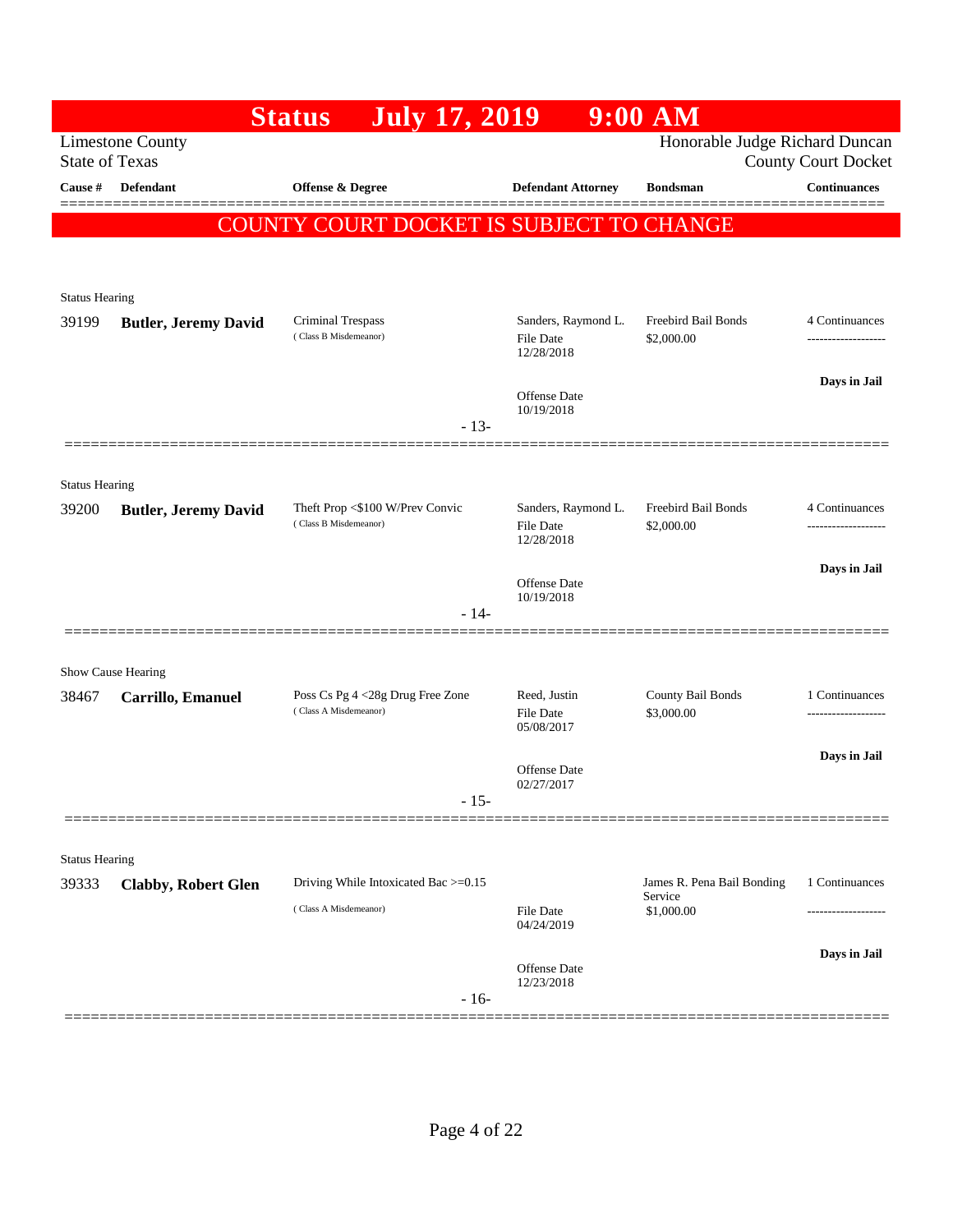|                                |                                                  | <b>July 17, 2019</b><br><b>Status</b>          |        |                                   | $9:00$ AM                      |                            |
|--------------------------------|--------------------------------------------------|------------------------------------------------|--------|-----------------------------------|--------------------------------|----------------------------|
|                                | <b>Limestone County</b><br><b>State of Texas</b> |                                                |        |                                   | Honorable Judge Richard Duncan | <b>County Court Docket</b> |
| Cause #                        | Defendant                                        | <b>Offense &amp; Degree</b>                    |        | <b>Defendant Attorney</b>         | <b>Bondsman</b>                | <b>Continuances</b>        |
|                                |                                                  | COUNTY COURT DOCKET IS SUBJECT TO CHANGE       |        |                                   |                                |                            |
|                                |                                                  |                                                |        |                                   |                                |                            |
|                                |                                                  |                                                |        |                                   |                                |                            |
| <b>Status Hearing</b><br>39334 | <b>Clabby, Robert Glen</b>                       | Driving W/Lic Inv W/Prev                       |        |                                   | James R. Pena Bail Bonding     | 1 Continuances             |
|                                |                                                  | Conv/Susp/W/O Fin Res<br>(Class B Misdemeanor) |        | File Date                         | Service<br>\$1,000.00          | -------------------        |
|                                |                                                  |                                                |        | 04/24/2019                        |                                | Days in Jail               |
|                                |                                                  |                                                |        | <b>Offense</b> Date<br>12/23/2018 |                                |                            |
|                                |                                                  |                                                | $-17-$ |                                   |                                |                            |
|                                |                                                  |                                                |        |                                   |                                |                            |
| <b>Review Hearing</b><br>38853 | <b>Conn, Janet Janette</b>                       | Poss Marij <2oz                                |        | Sanders, Raymond L.               | County Bail Bonds              | 4 Continuances             |
|                                |                                                  | (Class B Misdemeanor)                          |        | <b>File Date</b><br>03/09/2018    | \$2,000.00                     |                            |
|                                |                                                  |                                                |        |                                   |                                | Days in Jail               |
|                                |                                                  |                                                |        | Offense Date<br>02/08/2018        |                                |                            |
|                                |                                                  |                                                | $-18-$ |                                   |                                |                            |
| <b>Review Hearing</b>          |                                                  |                                                |        |                                   |                                |                            |
| 36943                          | Davila, Daniel Salazar                           | Driving While Intoxicated 2nd                  |        |                                   |                                | 19 Continuances            |
|                                |                                                  | (Class A Misdemeanor)                          |        | <b>File Date</b><br>05/06/2014    |                                | ------------------         |
|                                |                                                  |                                                |        |                                   |                                | Days in Jail               |
|                                |                                                  |                                                |        | Offense Date<br>04/06/2014        |                                |                            |
|                                |                                                  |                                                | $-19-$ |                                   |                                |                            |
| <b>Status Hearing</b>          |                                                  |                                                |        |                                   |                                |                            |
| 39312                          | Diaz, Carlos Zarate                              | Criminal Trespass                              |        | Diaz, Carlos C                    | County Bail Bonds              | 2 Continuances             |
|                                |                                                  | (Class B Misdemeanor)                          |        | <b>File Date</b><br>04/09/2019    | \$2,500.00                     | -----------------          |
|                                |                                                  |                                                |        | Offense Date                      |                                | Days in Jail               |
|                                |                                                  |                                                | $-20-$ | 03/29/2019                        |                                |                            |
|                                |                                                  |                                                |        |                                   |                                |                            |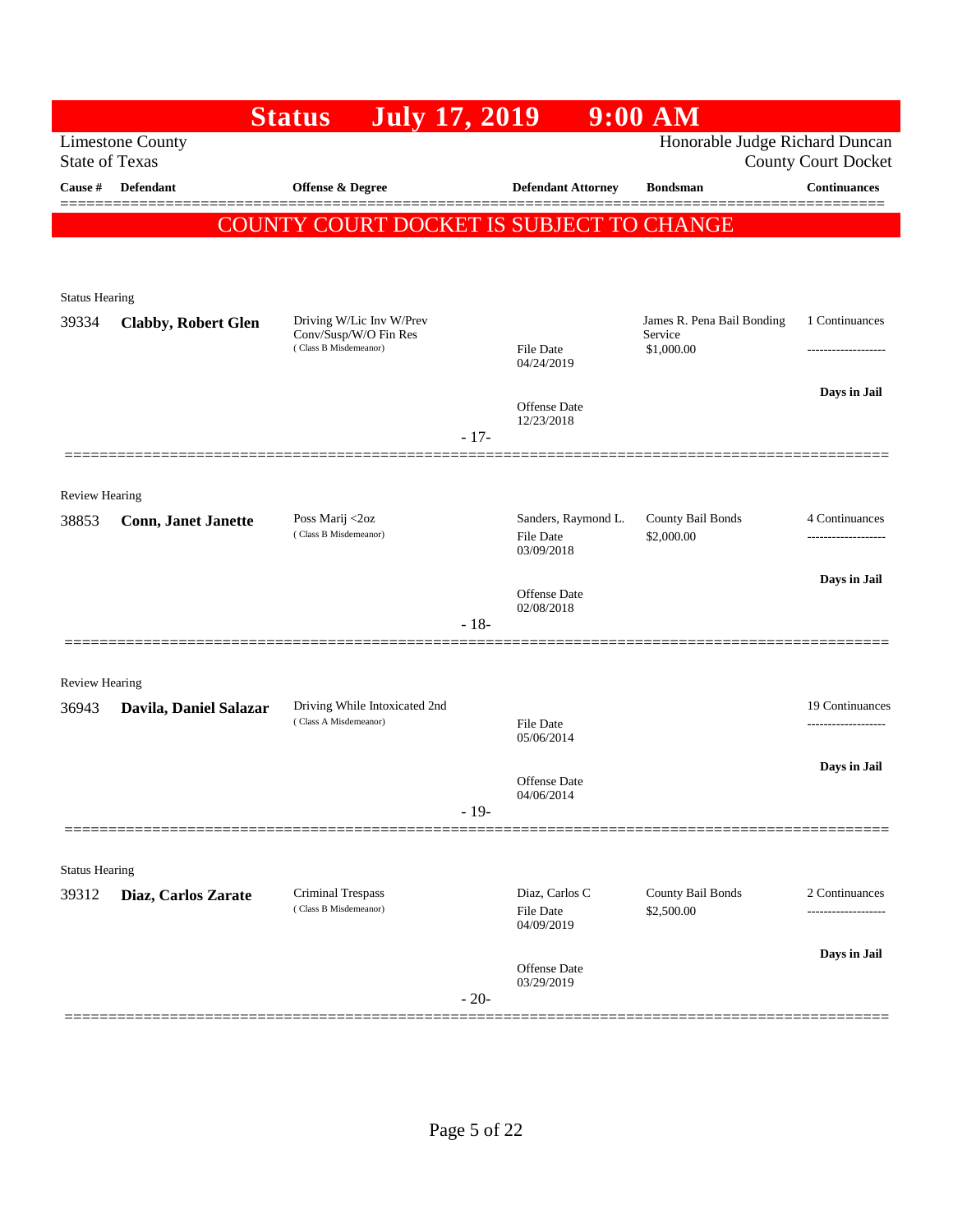|                                |                         | <b>Status</b><br><b>July 17, 2019</b>    |        |                                            | $9:00$ AM                   |                                                              |
|--------------------------------|-------------------------|------------------------------------------|--------|--------------------------------------------|-----------------------------|--------------------------------------------------------------|
| <b>State of Texas</b>          | <b>Limestone County</b> |                                          |        |                                            |                             | Honorable Judge Richard Duncan<br><b>County Court Docket</b> |
| Cause #                        | Defendant               | <b>Offense &amp; Degree</b>              |        | <b>Defendant Attorney</b>                  | <b>Bondsman</b>             | <b>Continuances</b>                                          |
|                                |                         | COUNTY COURT DOCKET IS SUBJECT TO CHANGE |        |                                            |                             |                                                              |
|                                |                         |                                          |        |                                            |                             |                                                              |
|                                |                         |                                          |        |                                            |                             |                                                              |
| <b>Status Hearing</b>          |                         |                                          |        |                                            |                             |                                                              |
| 39355                          | Diaz, Ricardo           | Poss Marij <2oz<br>(Class B Misdemeanor) |        | Moore, David E.<br>File Date<br>05/17/2019 | Personal Bond<br>\$2,000.00 | 1 Continuances<br>.                                          |
|                                |                         |                                          |        | <b>Offense</b> Date<br>04/12/2019          |                             | Days in Jail                                                 |
|                                |                         |                                          | $-21-$ |                                            |                             |                                                              |
|                                |                         |                                          |        |                                            |                             |                                                              |
| <b>Review Hearing</b><br>38603 | Dickerson, Tony         | Poss Marij <2oz                          |        |                                            |                             | 3 Continuances                                               |
|                                |                         | (Class B Misdemeanor)                    |        | File Date<br>08/21/2017                    |                             | -----------------                                            |
|                                |                         |                                          |        |                                            |                             | Days in Jail                                                 |
|                                |                         |                                          | $-22-$ | Offense Date<br>07/28/2017                 |                             |                                                              |
|                                |                         |                                          |        |                                            |                             |                                                              |
| <b>Status Hearing</b><br>39344 | Dixon, Jesse Daniel     | Driving While Intoxicated 2nd            |        | Moore, David E.                            | County Bail Bonds           | 1 Continuances                                               |
|                                |                         | (Class A Misdemeanor)                    |        | File Date<br>05/01/2019                    | \$3,000.00                  | ---------------                                              |
|                                |                         |                                          |        |                                            |                             | Days in Jail                                                 |
|                                |                         |                                          |        | Offense Date<br>03/17/2019                 |                             |                                                              |
|                                |                         |                                          | $-23-$ |                                            |                             |                                                              |
| <b>Status Hearing</b>          |                         |                                          |        |                                            |                             |                                                              |
| 39358                          | Dominguez-Centeno,      | Driving While Intoxicated 2nd            |        | Reed, Benjie                               | County Bail Bonds           | 1 Continuances                                               |
|                                | <b>Jose M</b>           | (Class A Misdemeanor)                    |        | <b>File Date</b><br>05/17/2019             | \$5,000.00                  |                                                              |
|                                |                         |                                          |        | Offense Date                               |                             | Days in Jail                                                 |
|                                |                         |                                          | $-24-$ | 12/09/2018                                 |                             |                                                              |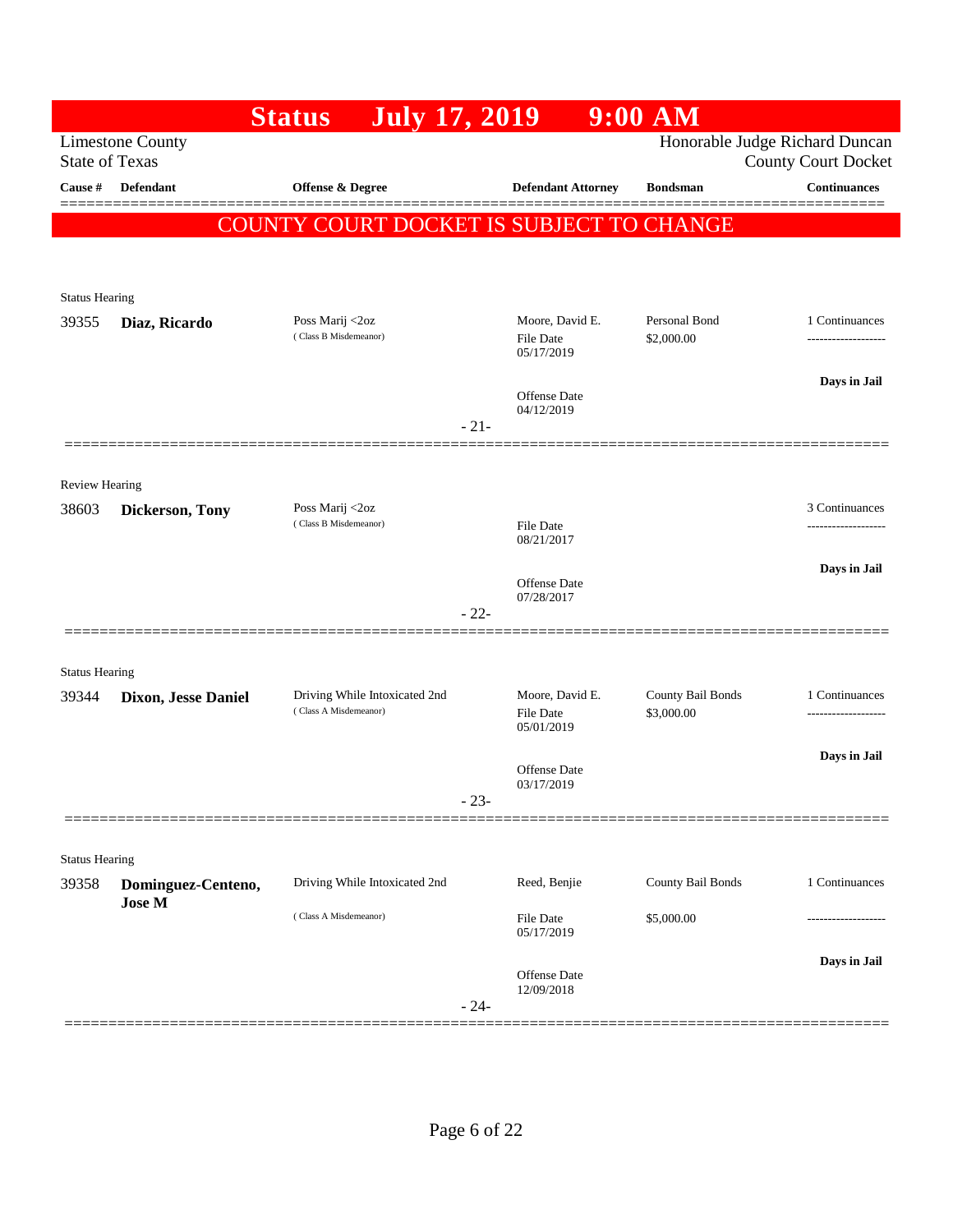|                       |                                                  | <b>July 17, 2019</b><br><b>Status</b>                           |                                | $9:00$ AM                         |                            |
|-----------------------|--------------------------------------------------|-----------------------------------------------------------------|--------------------------------|-----------------------------------|----------------------------|
|                       | <b>Limestone County</b><br><b>State of Texas</b> |                                                                 |                                | Honorable Judge Richard Duncan    | <b>County Court Docket</b> |
| Cause #               | <b>Defendant</b>                                 | Offense & Degree                                                | <b>Defendant Attorney</b>      | <b>Bondsman</b>                   | <b>Continuances</b>        |
|                       |                                                  | COUNTY COURT DOCKET IS SUBJECT TO CHANGE                        |                                |                                   |                            |
|                       |                                                  |                                                                 |                                |                                   |                            |
| <b>Status Hearing</b> |                                                  |                                                                 |                                |                                   |                            |
| 39270                 | Duncan, Joe Glen, Jr.                            | <b>Assault Causes Bodily Injury Family</b><br>Member            | Reed, Stephen M.               | Freebird Bail Bonds               | 3 Continuances             |
|                       |                                                  | (Class A Misdemeanor)                                           | <b>File Date</b><br>02/26/2019 | \$5,000.00                        | -------------------        |
|                       |                                                  |                                                                 | <b>Offense</b> Date            |                                   | Days in Jail               |
|                       |                                                  | $-25-$                                                          | 02/01/2019                     |                                   |                            |
|                       |                                                  |                                                                 |                                |                                   |                            |
| <b>Status Hearing</b> |                                                  |                                                                 |                                |                                   |                            |
| 39271                 | Duncan, Joe Glen, Jr.                            | Terroristic Threat Of Family/Household<br>(Class A Misdemeanor) | Reed, Stephen M.<br>File Date  | Freebird Bail Bonds<br>\$5,000.00 | 3 Continuances             |
|                       |                                                  |                                                                 | 02/26/2019                     |                                   |                            |
|                       |                                                  |                                                                 | Offense Date<br>02/01/2019     |                                   | Days in Jail               |
|                       |                                                  | $-26-$                                                          |                                |                                   |                            |
| <b>Status Hearing</b> |                                                  |                                                                 |                                |                                   |                            |
| 39157                 | Ellis, John Taylor, II                           | Assault Causes Bodily Injury Family                             | Reed, Benjie                   | Reed, Bobby                       | 7 Continuances             |
|                       |                                                  | Member<br>(Class A Misdemeanor)                                 | <b>File Date</b><br>11/08/2018 | \$3,000.00                        | -------------------        |
|                       |                                                  |                                                                 |                                |                                   | Days in Jail               |
|                       |                                                  |                                                                 | Offense Date<br>09/28/2018     |                                   |                            |
|                       |                                                  | $-27-$                                                          |                                |                                   |                            |
| <b>Status Hearing</b> |                                                  |                                                                 |                                |                                   |                            |
| 39307                 | <b>Finley, Brenda Louise</b>                     | Driving While Intoxicated 2nd<br>(Class A Misdemeanor)          | Reed, Benjie<br>File Date      | Reed, Benjie<br>\$5,000.00        | 2 Continuances             |
|                       |                                                  |                                                                 | 04/09/2019                     |                                   |                            |
|                       |                                                  |                                                                 | Offense Date                   |                                   | Days in Jail               |
|                       |                                                  | $-28-$                                                          | 12/12/2018                     |                                   |                            |
|                       |                                                  |                                                                 |                                |                                   |                            |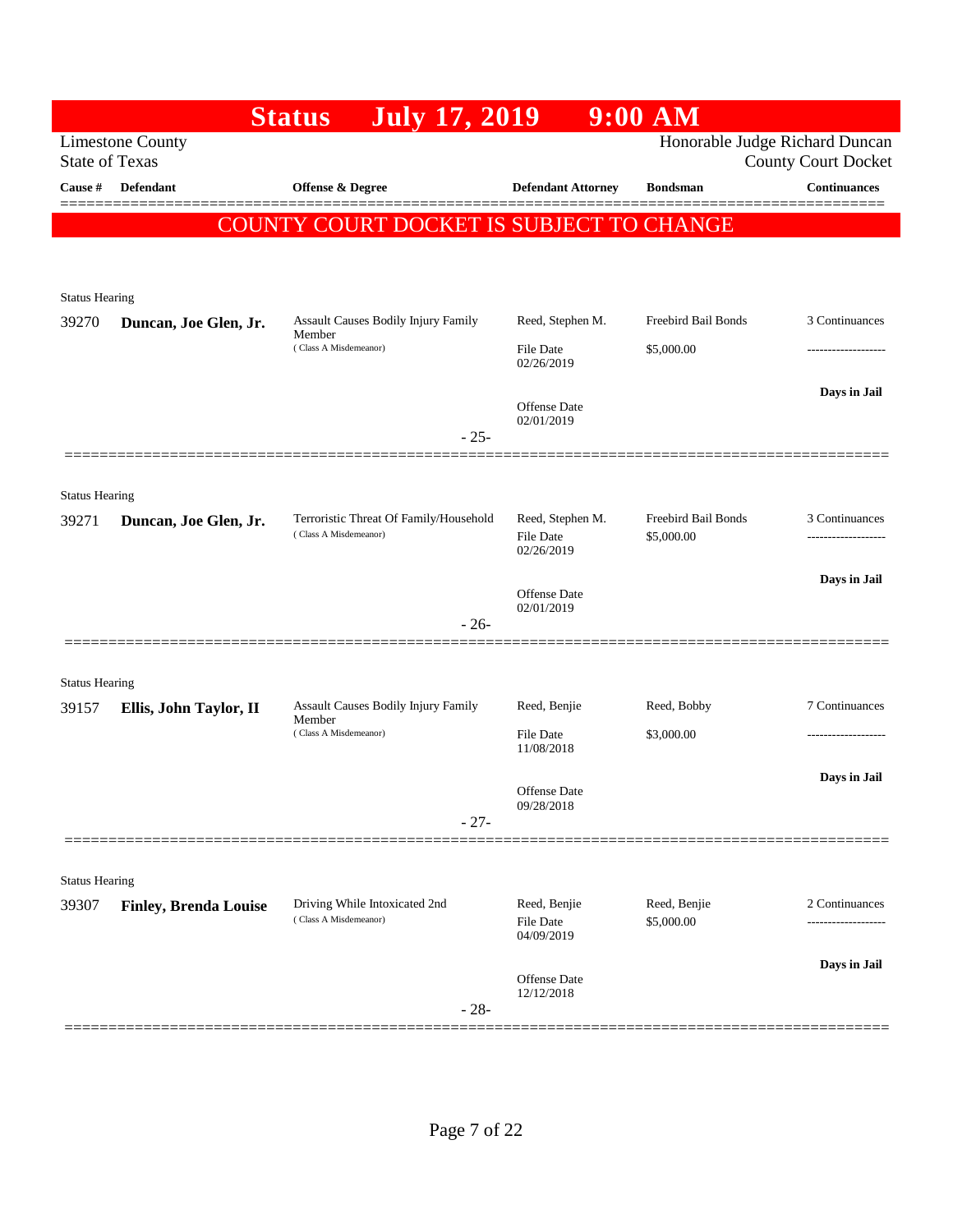|                                |                                                  | <b>July 17, 2019</b><br><b>Status</b>         |                                   | $9:00$ AM           |                                                              |
|--------------------------------|--------------------------------------------------|-----------------------------------------------|-----------------------------------|---------------------|--------------------------------------------------------------|
|                                | <b>Limestone County</b><br><b>State of Texas</b> |                                               |                                   |                     | Honorable Judge Richard Duncan<br><b>County Court Docket</b> |
| Cause #                        | <b>Defendant</b>                                 | Offense & Degree                              | <b>Defendant Attorney</b>         | <b>Bondsman</b>     | <b>Continuances</b>                                          |
|                                |                                                  |                                               |                                   |                     |                                                              |
|                                |                                                  | COUNTY COURT DOCKET IS SUBJECT TO CHANGE      |                                   |                     |                                                              |
|                                |                                                  |                                               |                                   |                     |                                                              |
| <b>Status Hearing</b>          |                                                  |                                               |                                   |                     |                                                              |
| 39336                          | <b>Gamble, Tykieston</b><br>Demon                | Assault Causes Bodily Injury Family<br>Member |                                   | County Bail Bonds   | 1 Continuances                                               |
|                                |                                                  | (Class A Misdemeanor)                         | File Date<br>04/24/2019           | \$3,000.00          |                                                              |
|                                |                                                  |                                               |                                   |                     | Days in Jail                                                 |
|                                |                                                  |                                               | <b>Offense Date</b><br>04/01/2019 |                     |                                                              |
|                                |                                                  | $-29-$                                        |                                   |                     |                                                              |
|                                |                                                  |                                               |                                   |                     |                                                              |
| <b>Status Hearing</b>          |                                                  |                                               |                                   |                     |                                                              |
| 39337                          | Garcia, Jose<br>Guadalupe                        | Deadly Conduct                                | Spivey, Shirley                   | Freebird Bail Bonds | 1 Continuances                                               |
|                                |                                                  | (Class A Misdemeanor)                         | File Date<br>04/29/2019           | \$3,000.00          |                                                              |
|                                |                                                  |                                               |                                   |                     | Days in Jail                                                 |
|                                |                                                  |                                               | <b>Offense Date</b><br>01/16/2019 |                     |                                                              |
|                                |                                                  | $-30-$                                        |                                   |                     |                                                              |
|                                |                                                  |                                               |                                   |                     |                                                              |
| <b>Status Hearing</b>          |                                                  |                                               | Sanders, Raymond L.               |                     | 2 Continuances                                               |
| 39326                          | <b>Gonzalez Flores, Jose</b><br>Raul             | Driving While Intoxicated Bac >=0.15          |                                   | County Bail Bonds   |                                                              |
|                                |                                                  | (Class A Misdemeanor)                         | File Date<br>04/16/2019           | \$2,000.00          |                                                              |
|                                |                                                  |                                               |                                   |                     | Days in Jail                                                 |
|                                |                                                  |                                               | <b>Offense Date</b><br>01/14/2019 |                     |                                                              |
|                                |                                                  | $-31-$                                        |                                   |                     |                                                              |
|                                |                                                  |                                               |                                   |                     |                                                              |
| <b>Status Hearing</b><br>39327 | <b>Gonzalez Flores, Jose</b>                     | Duty On Striking Fixture/Hwy                  | Sanders, Raymond L.               | County Bail Bonds   | 2 Continuances                                               |
|                                | Raul                                             | Landscape>=\$200<br>(Class B Misdemeanor)     |                                   |                     |                                                              |
|                                |                                                  |                                               | <b>File Date</b><br>04/16/2019    | \$2,000.00          |                                                              |
|                                |                                                  |                                               | <b>Offense Date</b>               |                     | Days in Jail                                                 |
|                                |                                                  |                                               | 01/14/2019                        |                     |                                                              |
|                                |                                                  | $-32-$                                        |                                   |                     |                                                              |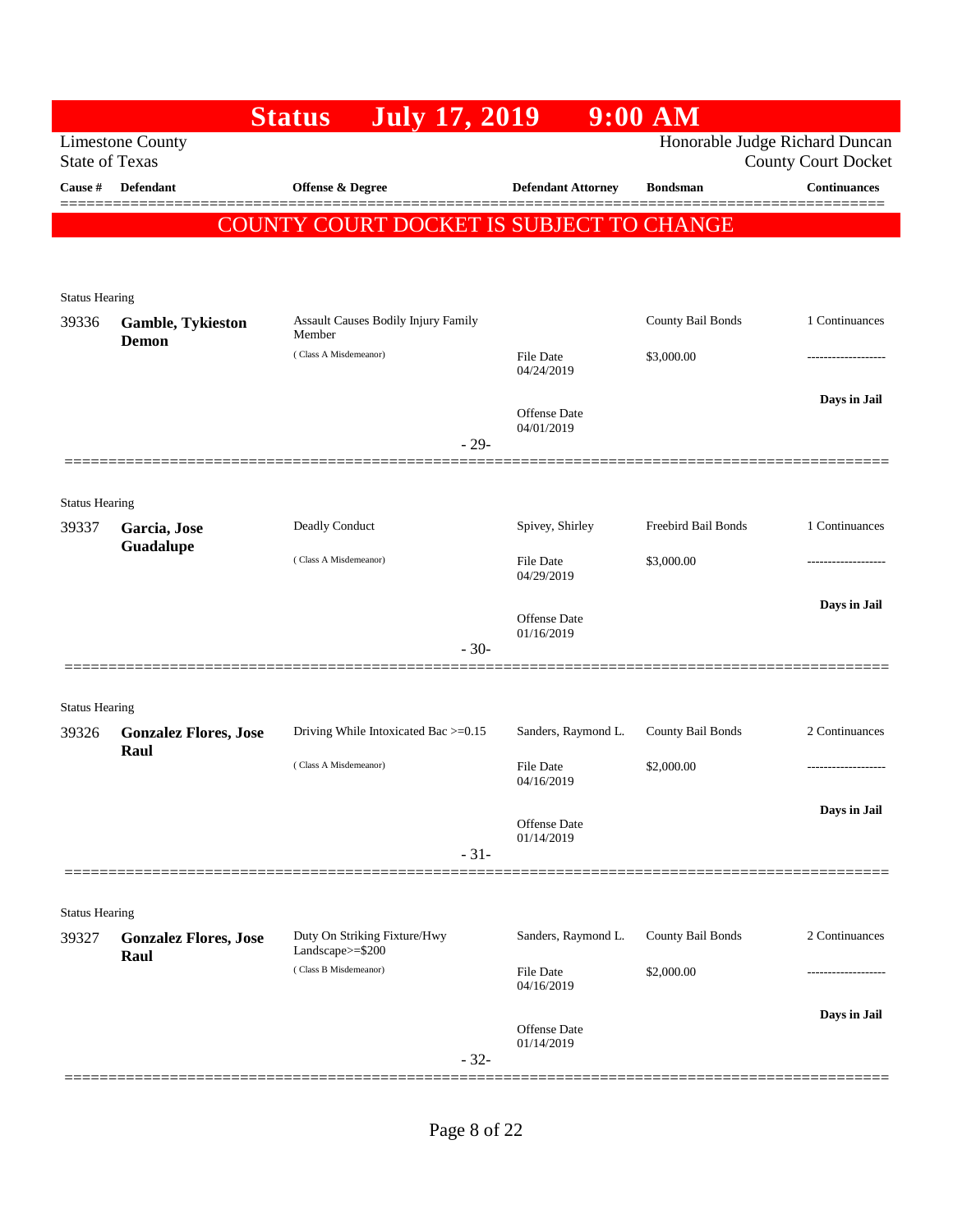|                                |                              | <b>Status</b><br><b>July 17, 2019</b>                                         |                              | $9:00$ AM                       |                                                              |
|--------------------------------|------------------------------|-------------------------------------------------------------------------------|------------------------------|---------------------------------|--------------------------------------------------------------|
| <b>State of Texas</b>          | <b>Limestone County</b>      |                                                                               |                              |                                 | Honorable Judge Richard Duncan<br><b>County Court Docket</b> |
| Cause #                        | <b>Defendant</b>             | <b>Offense &amp; Degree</b>                                                   | <b>Defendant Attorney</b>    | <b>Bondsman</b>                 | <b>Continuances</b>                                          |
|                                |                              | COUNTY COURT DOCKET IS SUBJECT TO CHANGE                                      |                              |                                 |                                                              |
|                                |                              |                                                                               |                              |                                 |                                                              |
|                                |                              |                                                                               |                              |                                 |                                                              |
| <b>Status Hearing</b><br>39331 | Gormer, Norris               | Driving While Intoxicated Bac >=0.15                                          |                              | County Bail Bonds               | 2 Continuances                                               |
|                                |                              | (Class A Misdemeanor)                                                         | File Date<br>04/18/2019      | \$2,000.00                      | -------------------                                          |
|                                |                              |                                                                               | Offense Date                 |                                 | Days in Jail                                                 |
|                                |                              | $-33-$                                                                        | 11/29/2018                   |                                 |                                                              |
|                                |                              |                                                                               |                              |                                 |                                                              |
| <b>Status Hearing</b>          |                              |                                                                               |                              |                                 |                                                              |
| 39342                          | <b>Grafton, Megan Elaine</b> | Poss Marij <2oz<br>(Class B Misdemeanor)                                      | Moore, David E.<br>File Date | County Bail Bonds<br>\$1,000.00 | 1 Continuances                                               |
|                                |                              |                                                                               | 04/29/2019                   |                                 |                                                              |
|                                |                              |                                                                               | Offense Date                 |                                 | Days in Jail                                                 |
|                                |                              | $-34-$                                                                        | 04/08/2019                   |                                 |                                                              |
|                                |                              |                                                                               |                              |                                 |                                                              |
| <b>Status Hearing</b>          |                              |                                                                               |                              |                                 |                                                              |
| 38934                          | <b>Gray, Travion Diquin</b>  | Poss Marij <2oz<br>(Class B Misdemeanor)                                      | Reed, Benjie<br>File Date    | County Bail Bonds<br>\$2,000.00 | 10 Continuances<br>-----------------                         |
|                                |                              |                                                                               | 05/11/2018                   |                                 |                                                              |
|                                |                              |                                                                               | Offense Date<br>02/21/2018   |                                 | Days in Jail                                                 |
|                                |                              | $-35-$                                                                        |                              |                                 |                                                              |
|                                |                              |                                                                               |                              |                                 |                                                              |
| <b>Status Hearing</b>          |                              |                                                                               |                              |                                 |                                                              |
| 39102                          | <b>Gray, Travion Diquin</b>  | <b>Assault Causes Bodily Injury Family</b><br>Member<br>(Class A Misdemeanor) | Reed, Benjie<br>File Date    | County Bail Bonds<br>\$3,000.00 | 7 Continuances<br>---------------                            |
|                                |                              |                                                                               | 10/01/2018                   |                                 |                                                              |
|                                |                              |                                                                               | Offense Date                 |                                 | Days in Jail                                                 |
|                                |                              | $-36-$                                                                        | 08/13/2018                   |                                 |                                                              |
|                                |                              |                                                                               |                              |                                 |                                                              |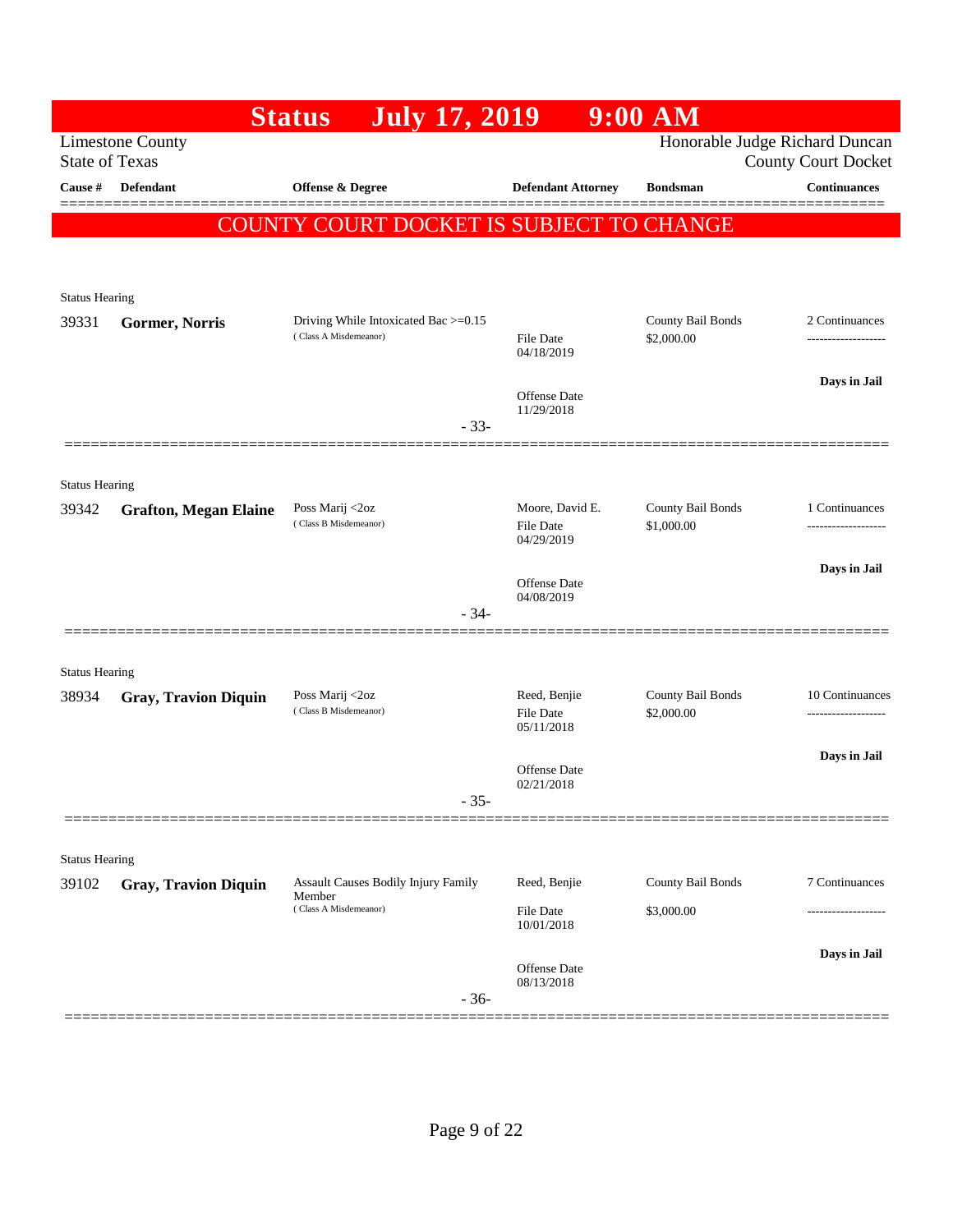|                       |                                                  | <b>Status</b><br><b>July 17, 2019</b>             |                                                | $9:00$ AM                            |                                   |
|-----------------------|--------------------------------------------------|---------------------------------------------------|------------------------------------------------|--------------------------------------|-----------------------------------|
|                       | <b>Limestone County</b><br><b>State of Texas</b> |                                                   |                                                | Honorable Judge Richard Duncan       | <b>County Court Docket</b>        |
| Cause #               | Defendant                                        | Offense & Degree                                  | <b>Defendant Attorney</b>                      | <b>Bondsman</b>                      | <b>Continuances</b>               |
|                       |                                                  | COUNTY COURT DOCKET IS SUBJECT TO CHANGE          |                                                |                                      |                                   |
|                       |                                                  |                                                   |                                                |                                      |                                   |
| <b>Status Hearing</b> |                                                  |                                                   |                                                |                                      |                                   |
| 39144                 | <b>Gray, Travion Diquin</b>                      | Poss Marij <2oz<br>(Class B Misdemeanor)          | Reed, Benjie<br><b>File Date</b><br>11/05/2018 | County Bail Bonds<br>\$2,000.00      | 6 Continuances                    |
|                       |                                                  |                                                   | <b>Offense</b> Date<br>09/05/2018              |                                      | Days in Jail                      |
|                       |                                                  |                                                   | $-37-$                                         |                                      |                                   |
| <b>Status Hearing</b> |                                                  |                                                   |                                                |                                      |                                   |
| 39353                 | <b>Hamilton</b> , James<br><b>Russell</b>        | Driving W/Lic Inv W/Prev<br>Conv/Susp/W/O Fin Res | Reed, Bobby                                    | Reed, Bobby                          | 1 Continuances                    |
|                       |                                                  | (Class B Misdemeanor)                             | <b>File Date</b><br>05/17/2019                 | \$2,000.00                           |                                   |
|                       |                                                  |                                                   | Offense Date                                   |                                      | Days in Jail                      |
|                       |                                                  |                                                   | 03/03/2019<br>$-38-$                           |                                      |                                   |
| <b>Status Hearing</b> |                                                  |                                                   |                                                |                                      |                                   |
| 39098                 | Heard, Bobby Joe                                 | Poss Marij <2oz<br>(Class B Misdemeanor)          | Reed, Benjie<br>File Date<br>10/01/2018        | Reed, Benjie<br>\$2,000.00           | 6 Continuances<br>--------------- |
|                       |                                                  |                                                   | <b>Offense</b> Date<br>08/02/2018              |                                      | Days in Jail                      |
|                       |                                                  |                                                   | $-39-$                                         |                                      |                                   |
| <b>Status Hearing</b> |                                                  |                                                   |                                                |                                      |                                   |
| 39223                 | Humphrey, William<br>Earl                        | Driving W/Viol Fin Resp Accident<br>SBI/Death     | Moore, David E.                                | Chase Chapman's Bail<br><b>Bonds</b> | 4 Continuances                    |
|                       |                                                  | (Class A Misdemeanor)                             | <b>File Date</b><br>01/04/2019                 | \$2,000.00                           |                                   |
|                       |                                                  |                                                   | <b>Offense Date</b><br>06/30/2018              |                                      | Days in Jail                      |
|                       |                                                  |                                                   | $-40-$                                         |                                      |                                   |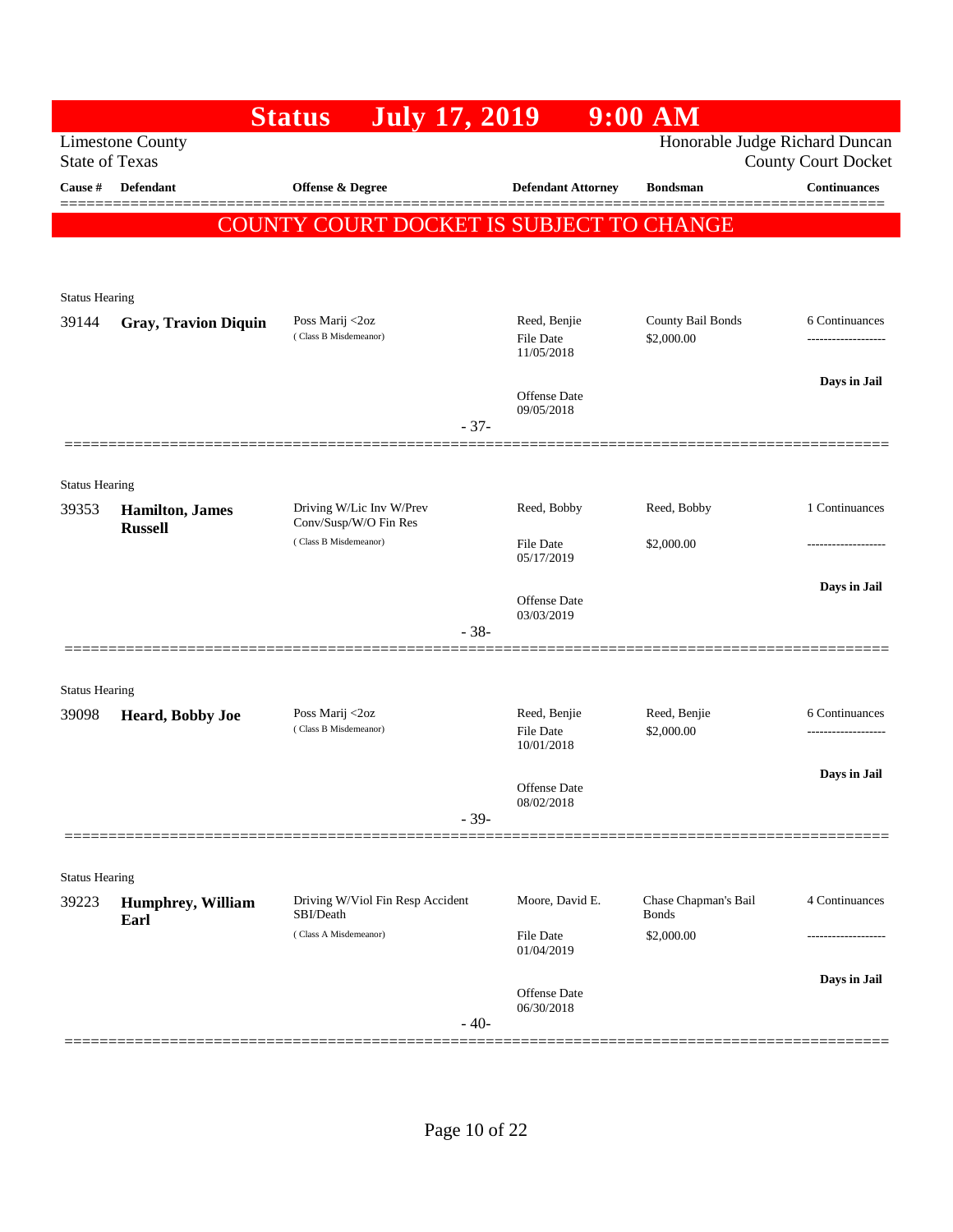|                            |                                                  | <b>July 17, 2019</b><br><b>Status</b>         |                                                | $9:00$ AM                       |                                                              |
|----------------------------|--------------------------------------------------|-----------------------------------------------|------------------------------------------------|---------------------------------|--------------------------------------------------------------|
|                            | <b>Limestone County</b><br><b>State of Texas</b> |                                               |                                                |                                 | Honorable Judge Richard Duncan<br><b>County Court Docket</b> |
| Cause #                    | <b>Defendant</b>                                 | <b>Offense &amp; Degree</b>                   | <b>Defendant Attorney</b>                      | <b>Bondsman</b>                 | <b>Continuances</b>                                          |
|                            |                                                  | COUNTY COURT DOCKET IS SUBJECT TO CHANGE      |                                                |                                 |                                                              |
|                            |                                                  |                                               |                                                |                                 |                                                              |
| <b>Status Hearing</b>      |                                                  |                                               |                                                |                                 |                                                              |
| 39252                      | Hutchison, Brandon                               | Assault Causes Bodily Injury Family<br>Member | Reed, Justin                                   | Reed, Justin                    | 4 Continuances                                               |
|                            | Lee                                              | (Class A Misdemeanor)                         | <b>File Date</b><br>02/13/2019                 | \$3,000.00                      |                                                              |
|                            |                                                  |                                               | <b>Offense</b> Date                            |                                 | Days in Jail                                                 |
|                            |                                                  | $-41-$                                        | 09/24/2018                                     |                                 |                                                              |
|                            |                                                  |                                               |                                                |                                 |                                                              |
| Arraignment                |                                                  |                                               |                                                |                                 |                                                              |
| 39309                      | Hutchison, Brandon<br>Lee                        | Fraud Destroy Removal Concealment<br>Writing  | Reed, Justin                                   | County Bail Bonds               | 3 Continuances                                               |
|                            |                                                  | (Class A Misdemeanor)                         | <b>File Date</b><br>04/09/2019                 | \$3,000.00                      |                                                              |
|                            |                                                  |                                               | <b>Offense</b> Date                            |                                 | Days in Jail                                                 |
|                            |                                                  | $-42-$                                        | 01/28/2019                                     |                                 |                                                              |
|                            |                                                  |                                               |                                                |                                 |                                                              |
| Pre-trial Hearing<br>39110 | Jiminez, Melissa Ann                             | Poss Cs Pg $3 < 28g$                          | Reed, Justin                                   | County Bail Bonds               | 7 Continuances                                               |
|                            |                                                  | (Class A Misdemeanor)                         | <b>File Date</b><br>10/10/2018                 | \$2,000.00                      | ------------------                                           |
|                            |                                                  |                                               | Offense Date                                   |                                 | Days in Jail                                                 |
|                            |                                                  | $-43-$                                        | 09/19/2018                                     |                                 |                                                              |
|                            |                                                  |                                               |                                                |                                 |                                                              |
| Pre-trial Hearing          |                                                  |                                               |                                                |                                 |                                                              |
| 39111                      | Jiminez, Melissa Ann                             | Poss Dangerous Drug<br>(Class A Misdemeanor)  | Reed, Justin<br><b>File Date</b><br>10/10/2018 | County Bail Bonds<br>\$2,000.00 | 7 Continuances                                               |
|                            |                                                  |                                               |                                                |                                 | Days in Jail                                                 |
|                            |                                                  | $-44-$                                        | 09/19/2018                                     |                                 |                                                              |
|                            |                                                  |                                               | Offense Date                                   |                                 |                                                              |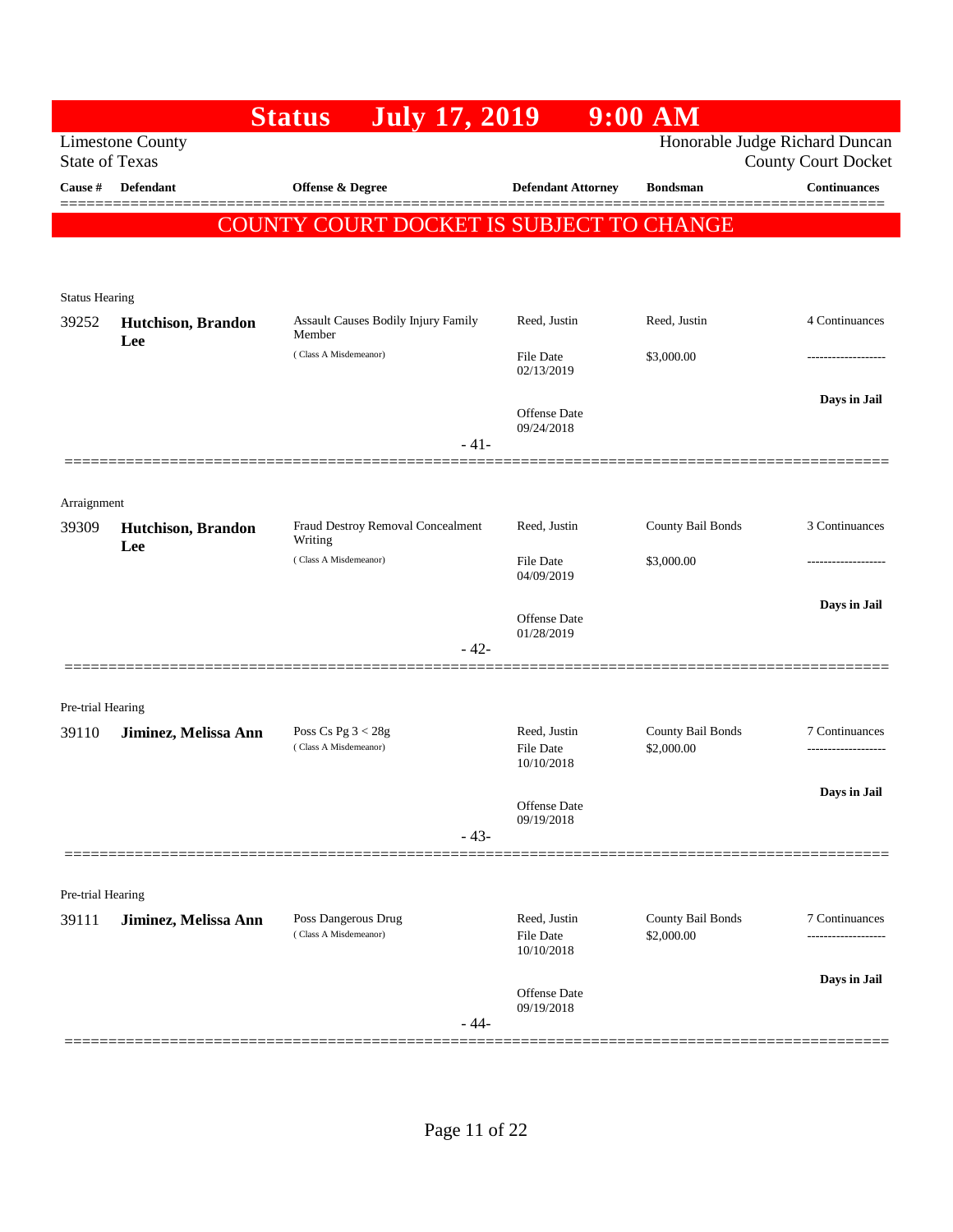|                       |                                                  | <b>July 17, 2019</b><br><b>Status</b>            |                                   | $9:00$ AM                      |                            |
|-----------------------|--------------------------------------------------|--------------------------------------------------|-----------------------------------|--------------------------------|----------------------------|
|                       | <b>Limestone County</b><br><b>State of Texas</b> |                                                  |                                   | Honorable Judge Richard Duncan | <b>County Court Docket</b> |
| Cause #               | <b>Defendant</b>                                 | Offense & Degree                                 | <b>Defendant Attorney</b>         | <b>Bondsman</b>                | <b>Continuances</b>        |
|                       |                                                  | COUNTY COURT DOCKET IS SUBJECT TO CHANGE         |                                   |                                |                            |
|                       |                                                  |                                                  |                                   |                                |                            |
| <b>Status Hearing</b> |                                                  |                                                  |                                   |                                |                            |
| 39197                 | Johnson, Brandon                                 | Display Fictitious Motor Vehicle<br>Registration | Reed, Bobby                       | Reed, Bobby                    | 4 Continuances             |
|                       | <b>Dale</b>                                      | (Class B Misdemeanor)                            | File Date<br>12/28/2018           | \$2,000.00                     | .                          |
|                       |                                                  |                                                  |                                   |                                | Days in Jail               |
|                       |                                                  |                                                  | <b>Offense</b> Date<br>09/22/2018 |                                |                            |
|                       |                                                  | $-45-$                                           |                                   |                                |                            |
| <b>Status Hearing</b> |                                                  |                                                  |                                   |                                |                            |
| 39184                 | <b>Keaton, Wayne Abram</b>                       | <b>Indecent Exposure</b>                         | Martin, Chris E.                  | Ace Bail Bonds - Crockett      | 3 Continuances             |
|                       |                                                  | (Class B Misdemeanor)                            | <b>File Date</b><br>12/28/2018    | \$2,500.00                     |                            |
|                       |                                                  |                                                  |                                   |                                | Days in Jail               |
|                       |                                                  |                                                  | Offense Date<br>10/05/2018        |                                |                            |
|                       |                                                  | $-46-$                                           |                                   |                                |                            |
| <b>Status Hearing</b> |                                                  |                                                  |                                   |                                |                            |
| 39319                 | <b>Kilgore, Rhett Austin</b>                     | <b>Burglary Of Vehicle</b>                       | Burkeen, Daniel                   | Personal Bond                  | 2 Continuances             |
|                       |                                                  | (Class A Misdemeanor)                            | File Date<br>04/16/2019           | \$1,000.00                     | ----------------           |
|                       |                                                  |                                                  |                                   |                                | Days in Jail               |
|                       |                                                  |                                                  | Offense Date<br>01/10/2019        |                                |                            |
|                       |                                                  | $-47-$                                           |                                   |                                |                            |
| <b>Status Hearing</b> |                                                  |                                                  |                                   |                                |                            |
| 39320                 | <b>Kilgore, Rhett Austin</b>                     | <b>Burglary Of Vehicle</b>                       | Burkeen, Daniel                   | Personal Bond                  | 2 Continuances             |
|                       |                                                  | (Class A Misdemeanor)                            | <b>File Date</b><br>04/16/2019    | \$1,000.00                     |                            |
|                       |                                                  |                                                  | <b>Offense</b> Date               |                                | Days in Jail               |
|                       |                                                  | $-48-$                                           | 01/10/2019                        |                                |                            |
|                       |                                                  |                                                  |                                   |                                |                            |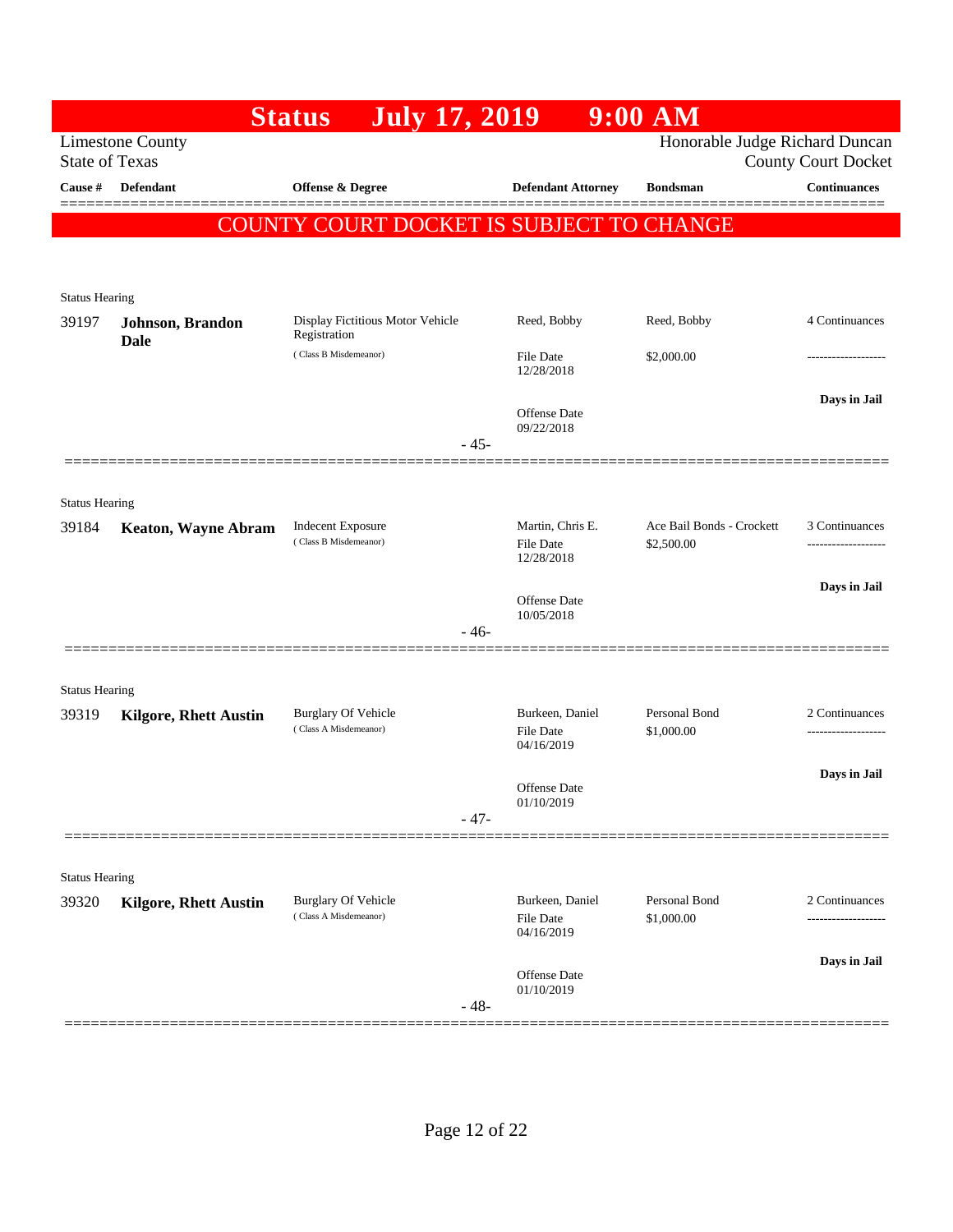|                       |                                                  | <b>Status</b><br><b>July 17, 2019</b>        |        |                                                        | $9:00$ AM                       |                                                              |
|-----------------------|--------------------------------------------------|----------------------------------------------|--------|--------------------------------------------------------|---------------------------------|--------------------------------------------------------------|
|                       | <b>Limestone County</b><br><b>State of Texas</b> |                                              |        |                                                        |                                 | Honorable Judge Richard Duncan<br><b>County Court Docket</b> |
| Cause #               | Defendant                                        | <b>Offense &amp; Degree</b>                  |        | <b>Defendant Attorney</b>                              | <b>Bondsman</b>                 | <b>Continuances</b>                                          |
|                       |                                                  | COUNTY COURT DOCKET IS SUBJECT TO CHANGE     |        |                                                        |                                 |                                                              |
|                       |                                                  |                                              |        |                                                        |                                 |                                                              |
| <b>Status Hearing</b> |                                                  |                                              |        |                                                        |                                 |                                                              |
| 39321                 | <b>Kilgore, Rhett Austin</b>                     | <b>Burglary Of Vehicle</b>                   |        | Burkeen, Daniel                                        | Personal Bond                   | 2 Continuances                                               |
|                       |                                                  | (Class A Misdemeanor)                        |        | File Date<br>04/16/2019                                | \$1,000.00                      | ------------------                                           |
|                       |                                                  |                                              |        | <b>Offense</b> Date                                    |                                 | Days in Jail                                                 |
|                       |                                                  |                                              | $-49-$ | 01/10/2019                                             |                                 |                                                              |
|                       |                                                  |                                              |        |                                                        |                                 |                                                              |
| <b>Status Hearing</b> |                                                  |                                              |        |                                                        |                                 |                                                              |
| 39193                 | <b>Kinney, Kenneth</b>                           | Poss Marij <2oz                              |        | Spivey, Shirley                                        | County Bail Bonds               | 4 Continuances                                               |
|                       | Dewayne, Jr.                                     | (Class B Misdemeanor)                        |        | <b>File Date</b><br>12/28/2018                         | \$1,000.00                      | ----------------                                             |
|                       |                                                  |                                              |        |                                                        |                                 | Days in Jail                                                 |
|                       |                                                  |                                              |        | <b>Offense</b> Date<br>11/02/2018                      |                                 |                                                              |
|                       |                                                  |                                              | $-50-$ |                                                        |                                 |                                                              |
| <b>Status Hearing</b> |                                                  |                                              |        |                                                        |                                 |                                                              |
| 39303                 | Ledbetter, Cody Keith                            | Poss Marij <2oz                              |        | Callahan, Robert, II                                   | County Bail Bonds               | 2 Continuances                                               |
|                       |                                                  | (Class B Misdemeanor)                        |        | <b>File Date</b><br>04/09/2019                         | \$2,000.00                      | ------------------                                           |
|                       |                                                  |                                              |        |                                                        |                                 | Days in Jail                                                 |
|                       |                                                  |                                              |        | <b>Offense</b> Date<br>02/24/2019                      |                                 |                                                              |
|                       |                                                  |                                              | $-51-$ |                                                        |                                 |                                                              |
| <b>Status Hearing</b> |                                                  |                                              |        |                                                        |                                 |                                                              |
| 39304                 | Ledbetter, Cody Keith                            | Unl Carrying Weapon<br>(Class A Misdemeanor) |        | Callahan, Robert, II<br><b>File Date</b><br>04/09/2019 | County Bail Bonds<br>\$3,000.00 | 2 Continuances                                               |
|                       |                                                  |                                              |        |                                                        |                                 |                                                              |
|                       |                                                  |                                              |        |                                                        |                                 | Days in Jail                                                 |
|                       |                                                  |                                              | $-52-$ | Offense Date<br>02/24/2019                             |                                 |                                                              |
|                       |                                                  |                                              |        |                                                        |                                 |                                                              |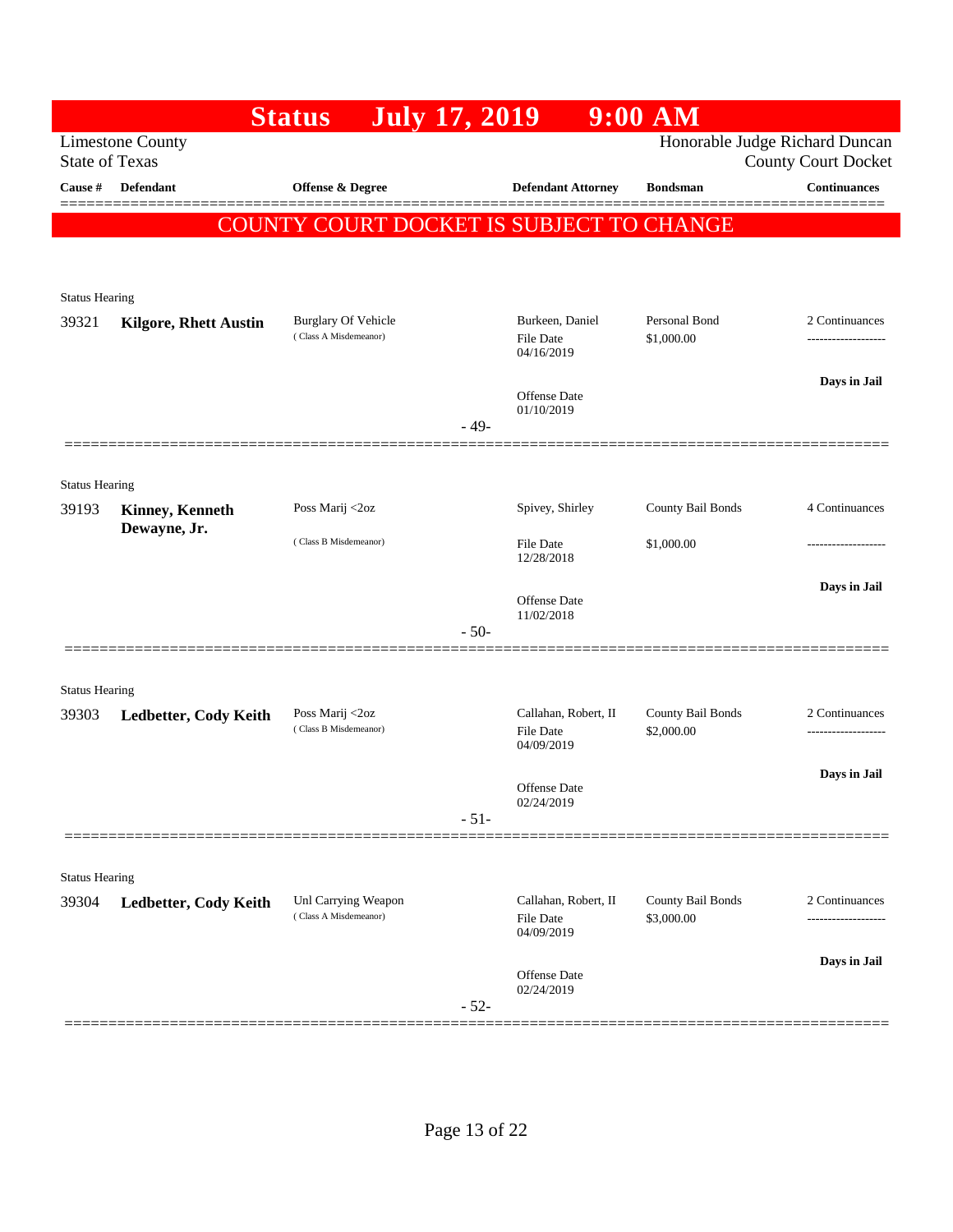| Honorable Judge Richard Duncan<br><b>Limestone County</b><br><b>State of Texas</b><br><b>County Court Docket</b><br>Cause #<br>Defendant<br><b>Offense &amp; Degree</b><br><b>Defendant Attorney</b><br><b>Bondsman</b><br>COUNTY COURT DOCKET IS SUBJECT TO CHANGE<br><b>Review Hearing</b><br>Personal Bond<br>Poss Marij <2oz<br>Moore, David E.<br>38844<br><b>Lewis, Dillon Blake</b><br>(Class B Misdemeanor)<br>\$2,000.00<br>File Date<br>03/06/2018<br><b>Offense</b> Date<br>12/11/2017<br>$-53-$<br><b>Status Hearing</b><br>County Bail Bonds<br>Poss Marij <2oz<br>39294<br>Mack, Billy Wayne, Jr.<br>(Class B Misdemeanor)<br>\$2,500.00<br>File Date<br>03/21/2019<br>Offense Date<br>03/01/2019<br>$-54-$<br><b>Status Hearing</b><br>Assault Causes Bodily Injury Family<br>Tate, Greg<br>Personal Bond<br>39318<br><b>Mangham, Randy Joe</b><br>Member<br>(Class A Misdemeanor)<br>\$3,000.00<br>File Date<br>04/16/2019<br><b>Offense</b> Date<br>02/08/2019<br>$-55-$<br><b>Status Hearing</b><br>Driving While Intoxicated<br>Reed, Justin<br>County Bail Bonds<br>39149<br>McCoy, Jerome Shaun<br>(Class B Misdemeanor)<br>File Date<br>\$2,500.00<br>11/05/2018<br>Offense Date |  | <b>Status</b><br><b>July 17, 2019</b> | $9:00$ AM |                                       |
|--------------------------------------------------------------------------------------------------------------------------------------------------------------------------------------------------------------------------------------------------------------------------------------------------------------------------------------------------------------------------------------------------------------------------------------------------------------------------------------------------------------------------------------------------------------------------------------------------------------------------------------------------------------------------------------------------------------------------------------------------------------------------------------------------------------------------------------------------------------------------------------------------------------------------------------------------------------------------------------------------------------------------------------------------------------------------------------------------------------------------------------------------------------------------------------------------------|--|---------------------------------------|-----------|---------------------------------------|
|                                                                                                                                                                                                                                                                                                                                                                                                                                                                                                                                                                                                                                                                                                                                                                                                                                                                                                                                                                                                                                                                                                                                                                                                        |  |                                       |           |                                       |
|                                                                                                                                                                                                                                                                                                                                                                                                                                                                                                                                                                                                                                                                                                                                                                                                                                                                                                                                                                                                                                                                                                                                                                                                        |  |                                       |           | <b>Continuances</b>                   |
|                                                                                                                                                                                                                                                                                                                                                                                                                                                                                                                                                                                                                                                                                                                                                                                                                                                                                                                                                                                                                                                                                                                                                                                                        |  |                                       |           |                                       |
|                                                                                                                                                                                                                                                                                                                                                                                                                                                                                                                                                                                                                                                                                                                                                                                                                                                                                                                                                                                                                                                                                                                                                                                                        |  |                                       |           |                                       |
|                                                                                                                                                                                                                                                                                                                                                                                                                                                                                                                                                                                                                                                                                                                                                                                                                                                                                                                                                                                                                                                                                                                                                                                                        |  |                                       |           |                                       |
|                                                                                                                                                                                                                                                                                                                                                                                                                                                                                                                                                                                                                                                                                                                                                                                                                                                                                                                                                                                                                                                                                                                                                                                                        |  |                                       |           |                                       |
|                                                                                                                                                                                                                                                                                                                                                                                                                                                                                                                                                                                                                                                                                                                                                                                                                                                                                                                                                                                                                                                                                                                                                                                                        |  |                                       |           | 4 Continuances<br>------------------- |
|                                                                                                                                                                                                                                                                                                                                                                                                                                                                                                                                                                                                                                                                                                                                                                                                                                                                                                                                                                                                                                                                                                                                                                                                        |  |                                       |           | Days in Jail                          |
|                                                                                                                                                                                                                                                                                                                                                                                                                                                                                                                                                                                                                                                                                                                                                                                                                                                                                                                                                                                                                                                                                                                                                                                                        |  |                                       |           |                                       |
|                                                                                                                                                                                                                                                                                                                                                                                                                                                                                                                                                                                                                                                                                                                                                                                                                                                                                                                                                                                                                                                                                                                                                                                                        |  |                                       |           |                                       |
|                                                                                                                                                                                                                                                                                                                                                                                                                                                                                                                                                                                                                                                                                                                                                                                                                                                                                                                                                                                                                                                                                                                                                                                                        |  |                                       |           | 2 Continuances                        |
|                                                                                                                                                                                                                                                                                                                                                                                                                                                                                                                                                                                                                                                                                                                                                                                                                                                                                                                                                                                                                                                                                                                                                                                                        |  |                                       |           |                                       |
|                                                                                                                                                                                                                                                                                                                                                                                                                                                                                                                                                                                                                                                                                                                                                                                                                                                                                                                                                                                                                                                                                                                                                                                                        |  |                                       |           | Days in Jail                          |
|                                                                                                                                                                                                                                                                                                                                                                                                                                                                                                                                                                                                                                                                                                                                                                                                                                                                                                                                                                                                                                                                                                                                                                                                        |  |                                       |           |                                       |
|                                                                                                                                                                                                                                                                                                                                                                                                                                                                                                                                                                                                                                                                                                                                                                                                                                                                                                                                                                                                                                                                                                                                                                                                        |  |                                       |           |                                       |
|                                                                                                                                                                                                                                                                                                                                                                                                                                                                                                                                                                                                                                                                                                                                                                                                                                                                                                                                                                                                                                                                                                                                                                                                        |  |                                       |           |                                       |
|                                                                                                                                                                                                                                                                                                                                                                                                                                                                                                                                                                                                                                                                                                                                                                                                                                                                                                                                                                                                                                                                                                                                                                                                        |  |                                       |           | 2 Continuances                        |
|                                                                                                                                                                                                                                                                                                                                                                                                                                                                                                                                                                                                                                                                                                                                                                                                                                                                                                                                                                                                                                                                                                                                                                                                        |  |                                       |           | ------------------                    |
|                                                                                                                                                                                                                                                                                                                                                                                                                                                                                                                                                                                                                                                                                                                                                                                                                                                                                                                                                                                                                                                                                                                                                                                                        |  |                                       |           | Days in Jail                          |
|                                                                                                                                                                                                                                                                                                                                                                                                                                                                                                                                                                                                                                                                                                                                                                                                                                                                                                                                                                                                                                                                                                                                                                                                        |  |                                       |           |                                       |
|                                                                                                                                                                                                                                                                                                                                                                                                                                                                                                                                                                                                                                                                                                                                                                                                                                                                                                                                                                                                                                                                                                                                                                                                        |  |                                       |           |                                       |
|                                                                                                                                                                                                                                                                                                                                                                                                                                                                                                                                                                                                                                                                                                                                                                                                                                                                                                                                                                                                                                                                                                                                                                                                        |  |                                       |           |                                       |
|                                                                                                                                                                                                                                                                                                                                                                                                                                                                                                                                                                                                                                                                                                                                                                                                                                                                                                                                                                                                                                                                                                                                                                                                        |  |                                       |           | 7 Continuances<br>.                   |
|                                                                                                                                                                                                                                                                                                                                                                                                                                                                                                                                                                                                                                                                                                                                                                                                                                                                                                                                                                                                                                                                                                                                                                                                        |  |                                       |           | Days in Jail                          |
| 09/19/2018<br>$-56-$                                                                                                                                                                                                                                                                                                                                                                                                                                                                                                                                                                                                                                                                                                                                                                                                                                                                                                                                                                                                                                                                                                                                                                                   |  |                                       |           |                                       |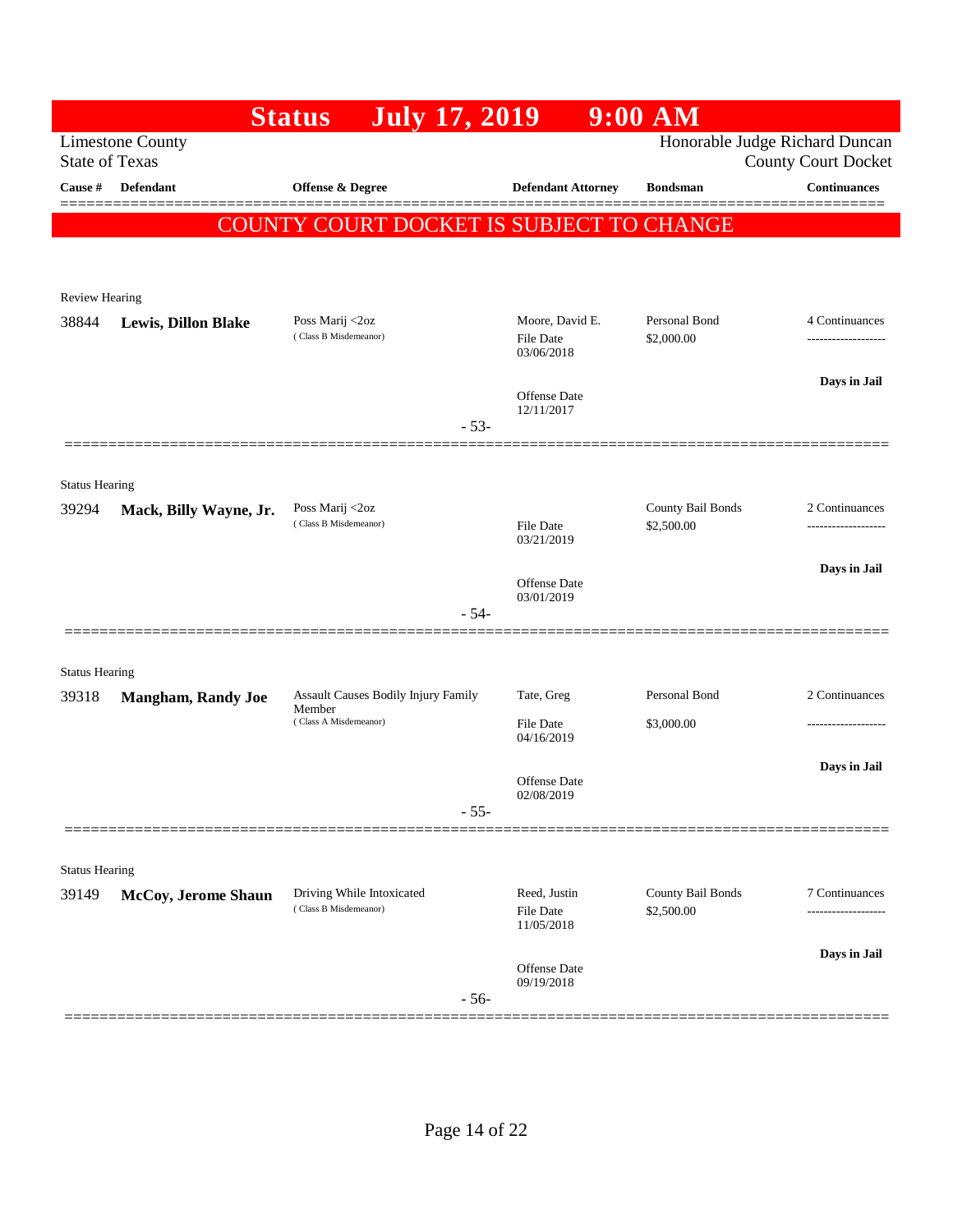| Honorable Judge Richard Duncan<br><b>Limestone County</b><br><b>State of Texas</b><br><b>County Court Docket</b><br><b>Continuances</b><br>Cause #<br>Defendant<br>Offense & Degree<br><b>Defendant Attorney</b><br><b>Bondsman</b><br>COUNTY COURT DOCKET IS SUBJECT TO CHANGE<br><b>Status Hearing</b><br>County Bail Bonds<br>Resist Arrest Search Or Transport<br>Reed, Justin<br>7 Continuances<br>39150<br>McCoy, Jerome Shaun<br>(Class A Misdemeanor)<br>\$2,500.00<br><b>File Date</b><br>-----------------<br>11/05/2018<br>Days in Jail<br>Offense Date<br>09/19/2018<br>$-57-$<br><b>Status Hearing</b><br>Resist Arrest Search Or Transport<br>Reed, Justin<br>County Bail Bonds<br>7 Continuances<br>39151<br>McCoy, Jerome Shaun<br>(Class A Misdemeanor)<br><b>File Date</b><br>\$2,500.00<br>-------------------<br>11/05/2018<br>Days in Jail<br><b>Offense</b> Date<br>09/19/2018<br>$-58-$<br>===============<br><b>Status Hearing</b><br><b>AAA Bail Bonds</b><br>Engage In Organized Criminal Activity<br>Latray, Michelle J.<br>1 Continuances<br>39332<br><b>Moore, Allison Raelyn</b><br>(Class B Misdemeanor)<br>\$5,000.00<br>File Date<br><br>04/23/2019<br>Days in Jail<br><b>Offense</b> Date<br>01/17/2019<br>- 59-<br><b>Status Hearing</b><br>County Bail Bonds<br>Theft Prop $>=$ \$750 < \$2,500<br>Reed, Stephen M.<br>1 Continuances<br>Morehead, Elvin Chad<br>39340<br>(Class A Misdemeanor)<br>\$1,000.00<br>File Date<br>04/29/2019<br>Days in Jail<br>Offense Date<br>04/10/2019<br>$-60-$ |  | <b>July 17, 2019</b><br><b>Status</b> | $9:00$ AM |  |
|--------------------------------------------------------------------------------------------------------------------------------------------------------------------------------------------------------------------------------------------------------------------------------------------------------------------------------------------------------------------------------------------------------------------------------------------------------------------------------------------------------------------------------------------------------------------------------------------------------------------------------------------------------------------------------------------------------------------------------------------------------------------------------------------------------------------------------------------------------------------------------------------------------------------------------------------------------------------------------------------------------------------------------------------------------------------------------------------------------------------------------------------------------------------------------------------------------------------------------------------------------------------------------------------------------------------------------------------------------------------------------------------------------------------------------------------------------------------------------------------------------------------------------------|--|---------------------------------------|-----------|--|
|                                                                                                                                                                                                                                                                                                                                                                                                                                                                                                                                                                                                                                                                                                                                                                                                                                                                                                                                                                                                                                                                                                                                                                                                                                                                                                                                                                                                                                                                                                                                      |  |                                       |           |  |
|                                                                                                                                                                                                                                                                                                                                                                                                                                                                                                                                                                                                                                                                                                                                                                                                                                                                                                                                                                                                                                                                                                                                                                                                                                                                                                                                                                                                                                                                                                                                      |  |                                       |           |  |
|                                                                                                                                                                                                                                                                                                                                                                                                                                                                                                                                                                                                                                                                                                                                                                                                                                                                                                                                                                                                                                                                                                                                                                                                                                                                                                                                                                                                                                                                                                                                      |  |                                       |           |  |
|                                                                                                                                                                                                                                                                                                                                                                                                                                                                                                                                                                                                                                                                                                                                                                                                                                                                                                                                                                                                                                                                                                                                                                                                                                                                                                                                                                                                                                                                                                                                      |  |                                       |           |  |
|                                                                                                                                                                                                                                                                                                                                                                                                                                                                                                                                                                                                                                                                                                                                                                                                                                                                                                                                                                                                                                                                                                                                                                                                                                                                                                                                                                                                                                                                                                                                      |  |                                       |           |  |
|                                                                                                                                                                                                                                                                                                                                                                                                                                                                                                                                                                                                                                                                                                                                                                                                                                                                                                                                                                                                                                                                                                                                                                                                                                                                                                                                                                                                                                                                                                                                      |  |                                       |           |  |
|                                                                                                                                                                                                                                                                                                                                                                                                                                                                                                                                                                                                                                                                                                                                                                                                                                                                                                                                                                                                                                                                                                                                                                                                                                                                                                                                                                                                                                                                                                                                      |  |                                       |           |  |
|                                                                                                                                                                                                                                                                                                                                                                                                                                                                                                                                                                                                                                                                                                                                                                                                                                                                                                                                                                                                                                                                                                                                                                                                                                                                                                                                                                                                                                                                                                                                      |  |                                       |           |  |
|                                                                                                                                                                                                                                                                                                                                                                                                                                                                                                                                                                                                                                                                                                                                                                                                                                                                                                                                                                                                                                                                                                                                                                                                                                                                                                                                                                                                                                                                                                                                      |  |                                       |           |  |
|                                                                                                                                                                                                                                                                                                                                                                                                                                                                                                                                                                                                                                                                                                                                                                                                                                                                                                                                                                                                                                                                                                                                                                                                                                                                                                                                                                                                                                                                                                                                      |  |                                       |           |  |
|                                                                                                                                                                                                                                                                                                                                                                                                                                                                                                                                                                                                                                                                                                                                                                                                                                                                                                                                                                                                                                                                                                                                                                                                                                                                                                                                                                                                                                                                                                                                      |  |                                       |           |  |
|                                                                                                                                                                                                                                                                                                                                                                                                                                                                                                                                                                                                                                                                                                                                                                                                                                                                                                                                                                                                                                                                                                                                                                                                                                                                                                                                                                                                                                                                                                                                      |  |                                       |           |  |
|                                                                                                                                                                                                                                                                                                                                                                                                                                                                                                                                                                                                                                                                                                                                                                                                                                                                                                                                                                                                                                                                                                                                                                                                                                                                                                                                                                                                                                                                                                                                      |  |                                       |           |  |
|                                                                                                                                                                                                                                                                                                                                                                                                                                                                                                                                                                                                                                                                                                                                                                                                                                                                                                                                                                                                                                                                                                                                                                                                                                                                                                                                                                                                                                                                                                                                      |  |                                       |           |  |
|                                                                                                                                                                                                                                                                                                                                                                                                                                                                                                                                                                                                                                                                                                                                                                                                                                                                                                                                                                                                                                                                                                                                                                                                                                                                                                                                                                                                                                                                                                                                      |  |                                       |           |  |
|                                                                                                                                                                                                                                                                                                                                                                                                                                                                                                                                                                                                                                                                                                                                                                                                                                                                                                                                                                                                                                                                                                                                                                                                                                                                                                                                                                                                                                                                                                                                      |  |                                       |           |  |
|                                                                                                                                                                                                                                                                                                                                                                                                                                                                                                                                                                                                                                                                                                                                                                                                                                                                                                                                                                                                                                                                                                                                                                                                                                                                                                                                                                                                                                                                                                                                      |  |                                       |           |  |
|                                                                                                                                                                                                                                                                                                                                                                                                                                                                                                                                                                                                                                                                                                                                                                                                                                                                                                                                                                                                                                                                                                                                                                                                                                                                                                                                                                                                                                                                                                                                      |  |                                       |           |  |
|                                                                                                                                                                                                                                                                                                                                                                                                                                                                                                                                                                                                                                                                                                                                                                                                                                                                                                                                                                                                                                                                                                                                                                                                                                                                                                                                                                                                                                                                                                                                      |  |                                       |           |  |
|                                                                                                                                                                                                                                                                                                                                                                                                                                                                                                                                                                                                                                                                                                                                                                                                                                                                                                                                                                                                                                                                                                                                                                                                                                                                                                                                                                                                                                                                                                                                      |  |                                       |           |  |
|                                                                                                                                                                                                                                                                                                                                                                                                                                                                                                                                                                                                                                                                                                                                                                                                                                                                                                                                                                                                                                                                                                                                                                                                                                                                                                                                                                                                                                                                                                                                      |  |                                       |           |  |
|                                                                                                                                                                                                                                                                                                                                                                                                                                                                                                                                                                                                                                                                                                                                                                                                                                                                                                                                                                                                                                                                                                                                                                                                                                                                                                                                                                                                                                                                                                                                      |  |                                       |           |  |
|                                                                                                                                                                                                                                                                                                                                                                                                                                                                                                                                                                                                                                                                                                                                                                                                                                                                                                                                                                                                                                                                                                                                                                                                                                                                                                                                                                                                                                                                                                                                      |  |                                       |           |  |
|                                                                                                                                                                                                                                                                                                                                                                                                                                                                                                                                                                                                                                                                                                                                                                                                                                                                                                                                                                                                                                                                                                                                                                                                                                                                                                                                                                                                                                                                                                                                      |  |                                       |           |  |
|                                                                                                                                                                                                                                                                                                                                                                                                                                                                                                                                                                                                                                                                                                                                                                                                                                                                                                                                                                                                                                                                                                                                                                                                                                                                                                                                                                                                                                                                                                                                      |  |                                       |           |  |
|                                                                                                                                                                                                                                                                                                                                                                                                                                                                                                                                                                                                                                                                                                                                                                                                                                                                                                                                                                                                                                                                                                                                                                                                                                                                                                                                                                                                                                                                                                                                      |  |                                       |           |  |
|                                                                                                                                                                                                                                                                                                                                                                                                                                                                                                                                                                                                                                                                                                                                                                                                                                                                                                                                                                                                                                                                                                                                                                                                                                                                                                                                                                                                                                                                                                                                      |  |                                       |           |  |
|                                                                                                                                                                                                                                                                                                                                                                                                                                                                                                                                                                                                                                                                                                                                                                                                                                                                                                                                                                                                                                                                                                                                                                                                                                                                                                                                                                                                                                                                                                                                      |  |                                       |           |  |
|                                                                                                                                                                                                                                                                                                                                                                                                                                                                                                                                                                                                                                                                                                                                                                                                                                                                                                                                                                                                                                                                                                                                                                                                                                                                                                                                                                                                                                                                                                                                      |  |                                       |           |  |
|                                                                                                                                                                                                                                                                                                                                                                                                                                                                                                                                                                                                                                                                                                                                                                                                                                                                                                                                                                                                                                                                                                                                                                                                                                                                                                                                                                                                                                                                                                                                      |  |                                       |           |  |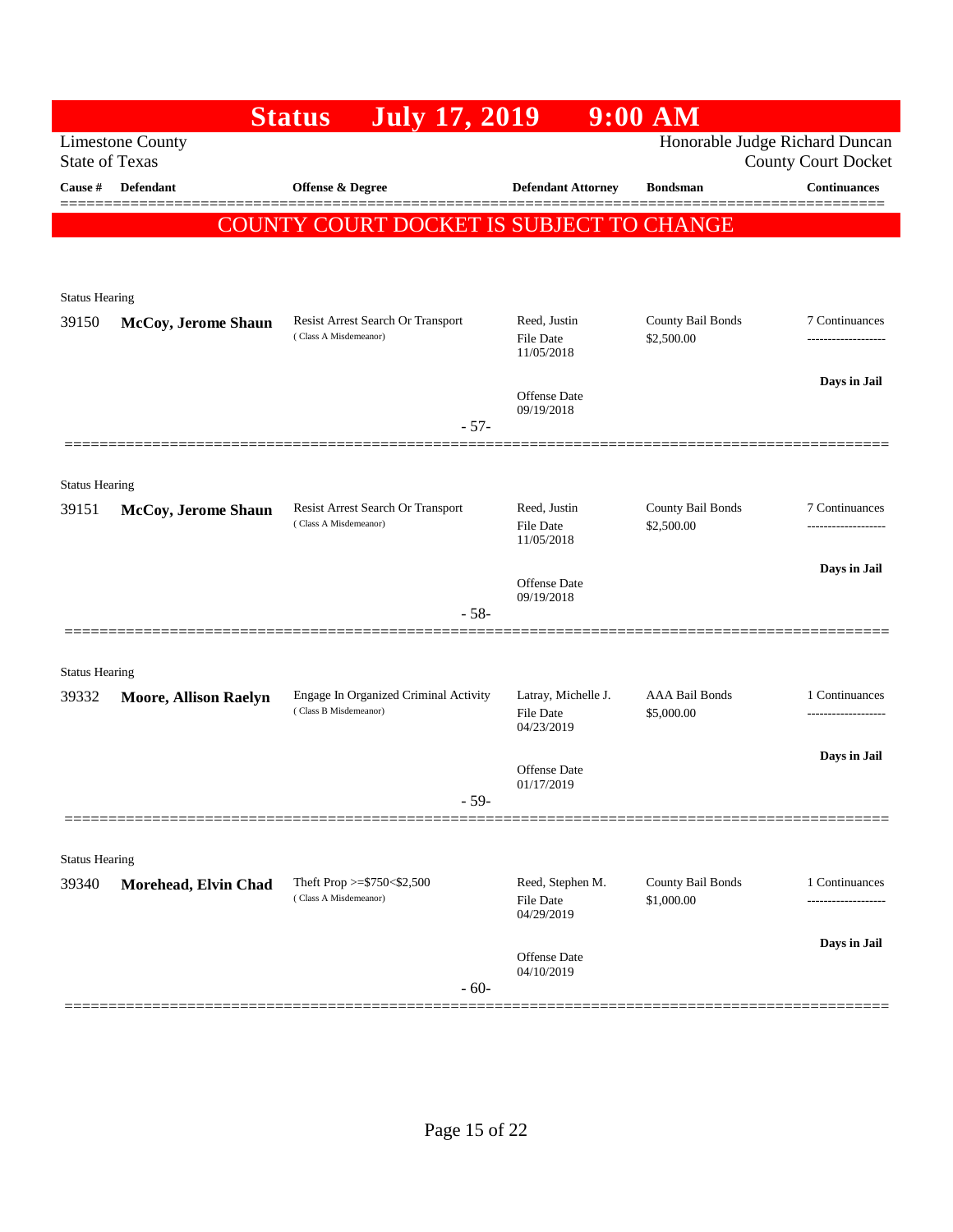|                                |                                                | <b>July 17, 2019</b><br><b>Status</b>                                                                      |                                         | $9:00$ AM                             |                            |
|--------------------------------|------------------------------------------------|------------------------------------------------------------------------------------------------------------|-----------------------------------------|---------------------------------------|----------------------------|
| <b>State of Texas</b>          | <b>Limestone County</b>                        |                                                                                                            |                                         | Honorable Judge Richard Duncan        | <b>County Court Docket</b> |
| Cause #                        | Defendant                                      | <b>Offense &amp; Degree</b>                                                                                | <b>Defendant Attorney</b>               | <b>Bondsman</b>                       | <b>Continuances</b>        |
|                                |                                                | COUNTY COURT DOCKET IS SUBJECT TO CHANGE                                                                   |                                         |                                       |                            |
|                                |                                                |                                                                                                            |                                         |                                       |                            |
|                                |                                                |                                                                                                            |                                         |                                       |                            |
| <b>Status Hearing</b>          |                                                |                                                                                                            |                                         |                                       |                            |
| 39322                          | Olivarez, Carlos                               | <b>Terroristic Threat</b><br>(Class B Misdemeanor)                                                         | Reed, Justin<br>File Date<br>04/16/2019 | Rockin' R Bailbonds LLC<br>\$1,500.00 | 1 Continuances             |
|                                |                                                |                                                                                                            | Offense Date                            |                                       | Days in Jail               |
|                                |                                                | $-61-$                                                                                                     | 02/19/2018                              |                                       |                            |
|                                |                                                |                                                                                                            |                                         |                                       |                            |
|                                | Hearing On Motion To Revoke Probation          |                                                                                                            | Reed, Stephen M.                        | County Bail Bonds                     | 6 Continuances             |
| 38633                          | <b>Ramirez, Ricky</b>                          | Driving While Intoxicated 2nd; Motion<br>To Revoke Probation<br>(Class A Misdemeanor; Class A Misdemeanor) | File Date                               | \$2,500.00                            | ------------------         |
|                                |                                                |                                                                                                            | 08/31/2017                              |                                       |                            |
|                                |                                                |                                                                                                            | <b>Offense</b> Date<br>06/16/2017;      |                                       | Days in Jail               |
|                                |                                                | $-62-$                                                                                                     | 12/13/2018                              |                                       |                            |
|                                |                                                |                                                                                                            |                                         |                                       |                            |
| <b>Review Hearing</b>          |                                                |                                                                                                            |                                         |                                       |                            |
| 39138                          | <b>Ramirez, Ricky</b>                          | Criminal Mischief Impair/Interrupt Pub<br>Service                                                          | Reed, Stephen M.                        | County Bail Bonds                     | 6 Continuances             |
|                                |                                                | (Class A Misdemeanor)                                                                                      | File Date<br>10/29/2018                 | \$3,000.00                            |                            |
|                                |                                                |                                                                                                            |                                         |                                       | Days in Jail               |
|                                |                                                |                                                                                                            | Offense Date<br>04/19/2018              |                                       |                            |
|                                |                                                | $-63-$                                                                                                     |                                         |                                       |                            |
|                                |                                                |                                                                                                            |                                         |                                       |                            |
| <b>Status Hearing</b><br>39293 | Randle, Kerry Glynn                            | Driving W/Lic Inv W/Prev                                                                                   | Reed, Benjie                            | Reed, Benjie                          | 3 Continuances             |
|                                | Conv/Susp/W/O Fin Res<br>(Class B Misdemeanor) |                                                                                                            | <b>File Date</b>                        | \$2,000.00                            |                            |
|                                |                                                |                                                                                                            | 03/19/2019                              |                                       |                            |
|                                |                                                | $-64-$                                                                                                     | <b>Offense</b> Date<br>12/21/2018       |                                       | Days in Jail               |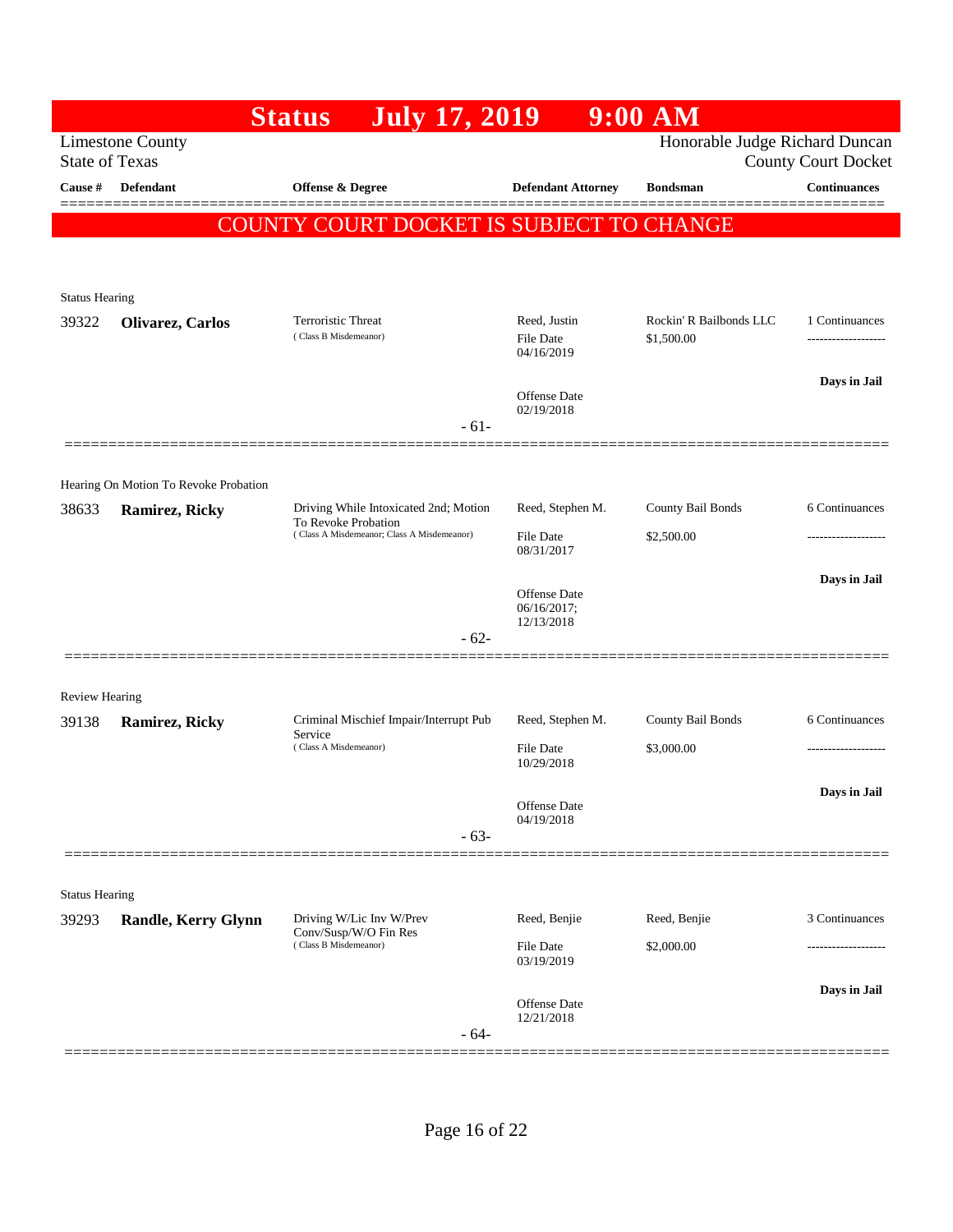|                                |                                   | <b>Status</b><br><b>July 17, 2019</b>    |        |                                   | $9:00$ AM           |                                                              |
|--------------------------------|-----------------------------------|------------------------------------------|--------|-----------------------------------|---------------------|--------------------------------------------------------------|
| <b>State of Texas</b>          | <b>Limestone County</b>           |                                          |        |                                   |                     | Honorable Judge Richard Duncan<br><b>County Court Docket</b> |
| Cause #                        | <b>Defendant</b>                  | Offense & Degree                         |        | <b>Defendant Attorney</b>         | <b>Bondsman</b>     | <b>Continuances</b>                                          |
|                                |                                   | COUNTY COURT DOCKET IS SUBJECT TO CHANGE |        |                                   |                     |                                                              |
|                                |                                   |                                          |        |                                   |                     |                                                              |
| <b>Status Hearing</b>          |                                   |                                          |        |                                   |                     |                                                              |
| 39356                          | Ray, April Shyanne                | Poss Marij <2oz                          |        |                                   | County Bail Bonds   | 1 Continuances                                               |
|                                |                                   | (Class B Misdemeanor)                    |        | File Date<br>05/17/2019           | \$2,000.00          |                                                              |
|                                |                                   |                                          |        |                                   |                     | Days in Jail                                                 |
|                                |                                   |                                          |        | Offense Date<br>04/10/2019        |                     |                                                              |
|                                |                                   |                                          | $-65-$ |                                   |                     |                                                              |
|                                |                                   |                                          |        |                                   |                     |                                                              |
| <b>Status Hearing</b><br>39360 | <b>Richards</b> , Kenneth         | Poss Marij <2oz                          |        | Tate, Greg                        | Freebird Bail Bonds | 1 Continuances                                               |
|                                | Earl                              | (Class B Misdemeanor)                    |        | File Date                         | \$2,000.00          | -----------------                                            |
|                                |                                   |                                          |        | 05/21/2019                        |                     |                                                              |
|                                |                                   |                                          |        | <b>Offense</b> Date               |                     | Days in Jail                                                 |
|                                |                                   |                                          | $-66-$ | 04/14/2019                        |                     |                                                              |
|                                |                                   |                                          |        |                                   |                     |                                                              |
| <b>Status Hearing</b>          |                                   |                                          |        |                                   |                     |                                                              |
| 39282                          | Rodriguez, Cathy                  | Poss Dangerous Drug                      |        | Sanders, Raymond L.               | County Bail Bonds   | 3 Continuances                                               |
|                                | <b>Hamilton</b>                   | (Class A Misdemeanor)                    |        | File Date                         | \$3,000.00          | .                                                            |
|                                |                                   |                                          |        | 03/15/2019                        |                     | Days in Jail                                                 |
|                                |                                   |                                          |        | Offense Date<br>02/10/2019        |                     |                                                              |
|                                |                                   |                                          | $-67-$ |                                   |                     |                                                              |
|                                |                                   |                                          |        |                                   |                     |                                                              |
| <b>Status Hearing</b>          |                                   |                                          |        |                                   |                     |                                                              |
| 39192                          | Rogers, Johnnie<br><b>Darrell</b> | Criminal Trespass                        |        | Burkeen, Daniel                   | Personal Bond       | 1 Continuances                                               |
|                                |                                   | (Class B Misdemeanor)                    |        | File Date<br>12/28/2018           | \$1,000.00          |                                                              |
|                                |                                   |                                          |        |                                   |                     | Days in Jail                                                 |
|                                |                                   |                                          |        | <b>Offense</b> Date<br>10/20/2018 |                     |                                                              |
|                                |                                   |                                          | $-68-$ |                                   |                     |                                                              |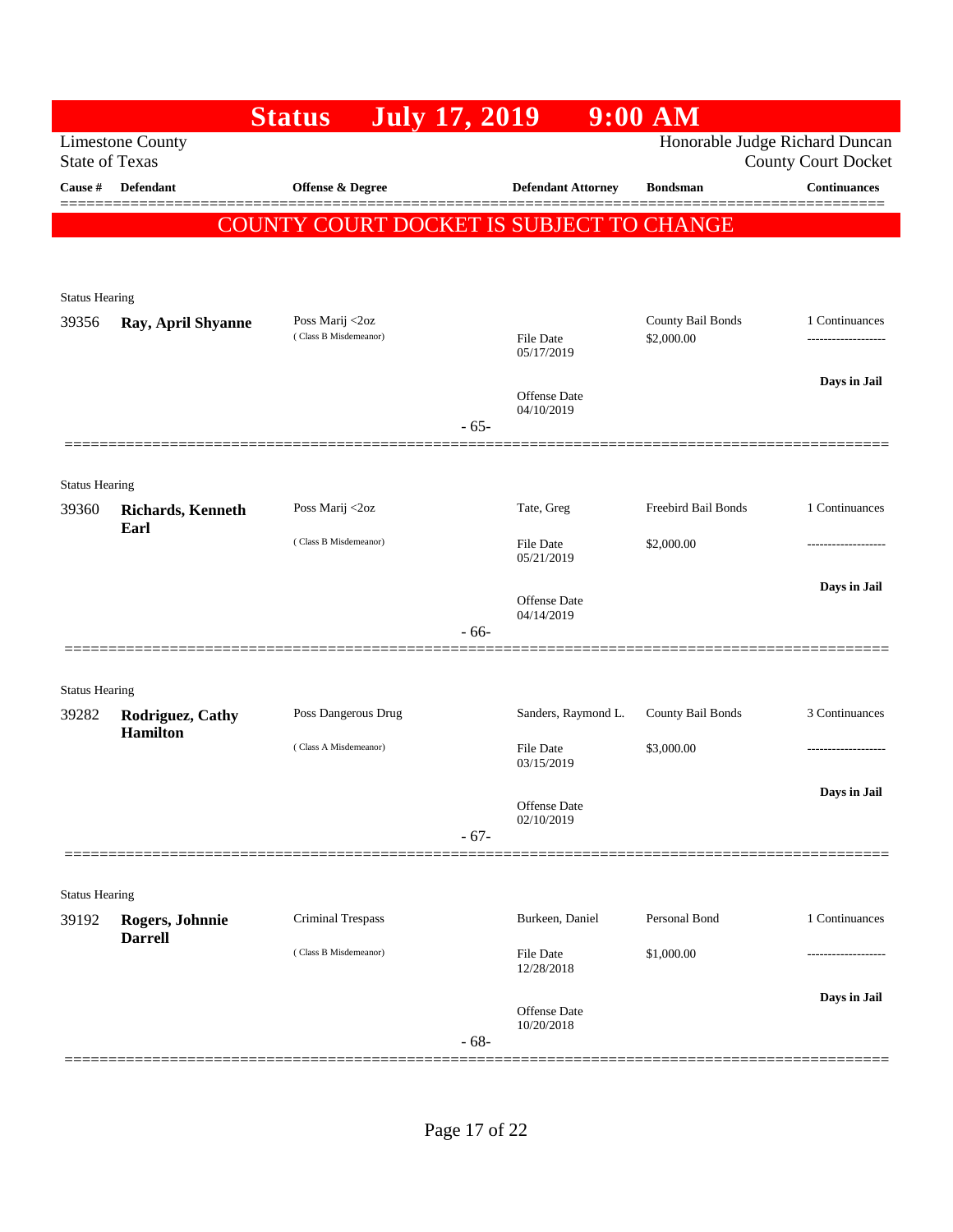|                                |                              | <b>July 17, 2019</b><br><b>Status</b>                         |                                   | $9:00$ AM                       |                                       |
|--------------------------------|------------------------------|---------------------------------------------------------------|-----------------------------------|---------------------------------|---------------------------------------|
| <b>State of Texas</b>          | <b>Limestone County</b>      |                                                               |                                   | Honorable Judge Richard Duncan  | <b>County Court Docket</b>            |
| Cause #                        | <b>Defendant</b>             | Offense & Degree                                              | <b>Defendant Attorney</b>         | <b>Bondsman</b>                 | <b>Continuances</b>                   |
|                                |                              | COUNTY COURT DOCKET IS SUBJECT TO CHANGE                      |                                   |                                 |                                       |
|                                |                              |                                                               |                                   |                                 |                                       |
| <b>Status Hearing</b>          |                              |                                                               |                                   |                                 |                                       |
| 39347                          | Sandoval, Jennifer           | Assault Against Elderly Or Disabled<br>Individual             | Reed, Benjie                      | Reed, Benjie                    | 1 Continuances                        |
|                                |                              | (Class A Misdemeanor)                                         | <b>File Date</b><br>05/09/2019    | \$3,000.00                      | -------------------                   |
|                                |                              |                                                               |                                   |                                 | Days in Jail                          |
|                                |                              | $-69-$                                                        | <b>Offense</b> Date<br>02/17/2019 |                                 |                                       |
|                                |                              |                                                               |                                   |                                 |                                       |
| <b>Status Hearing</b>          |                              |                                                               |                                   |                                 |                                       |
| 39339                          | <b>Sims, Lakesha Lanette</b> | <b>Assault Causes Bodily Injury Family</b><br>Member          |                                   | County Bail Bonds               | 1 Continuances                        |
|                                |                              | (Class A Misdemeanor)                                         | <b>File Date</b><br>04/29/2019    | \$3,000.00                      |                                       |
|                                |                              |                                                               | Offense Date                      |                                 | Days in Jail                          |
|                                |                              | $-70-$                                                        | 03/08/2019                        |                                 |                                       |
|                                |                              |                                                               |                                   |                                 |                                       |
| <b>Status Hearing</b>          |                              |                                                               |                                   |                                 |                                       |
| 39295                          | <b>Smith, Brittany Paige</b> | Driving While Intoxicated Bac >=0.15<br>(Class A Misdemeanor) | Reed, Justin<br>File Date         | County Bail Bonds<br>\$2,500.00 | 2 Continuances<br>------------------- |
|                                |                              |                                                               | 03/21/2019                        |                                 |                                       |
|                                |                              |                                                               | Offense Date<br>12/15/2018        |                                 | Days in Jail                          |
|                                |                              | $-71-$                                                        |                                   |                                 |                                       |
|                                |                              |                                                               |                                   |                                 |                                       |
| <b>Review Hearing</b><br>37796 | <b>Smith, Jesus Casey</b>    | Driving W/Lic Inv W/Prev                                      |                                   | County Bail Bonds               | 12 Continuances                       |
|                                |                              | Conv/Susp/W/O Fin Res<br>(Class B Misdemeanor)                | File Date                         | \$2,000.00                      | ----------------                      |
|                                |                              |                                                               | 01/26/2016                        |                                 | Days in Jail                          |
|                                |                              |                                                               | <b>Offense</b> Date<br>12/19/2015 |                                 |                                       |
|                                |                              | $-72-$                                                        |                                   |                                 |                                       |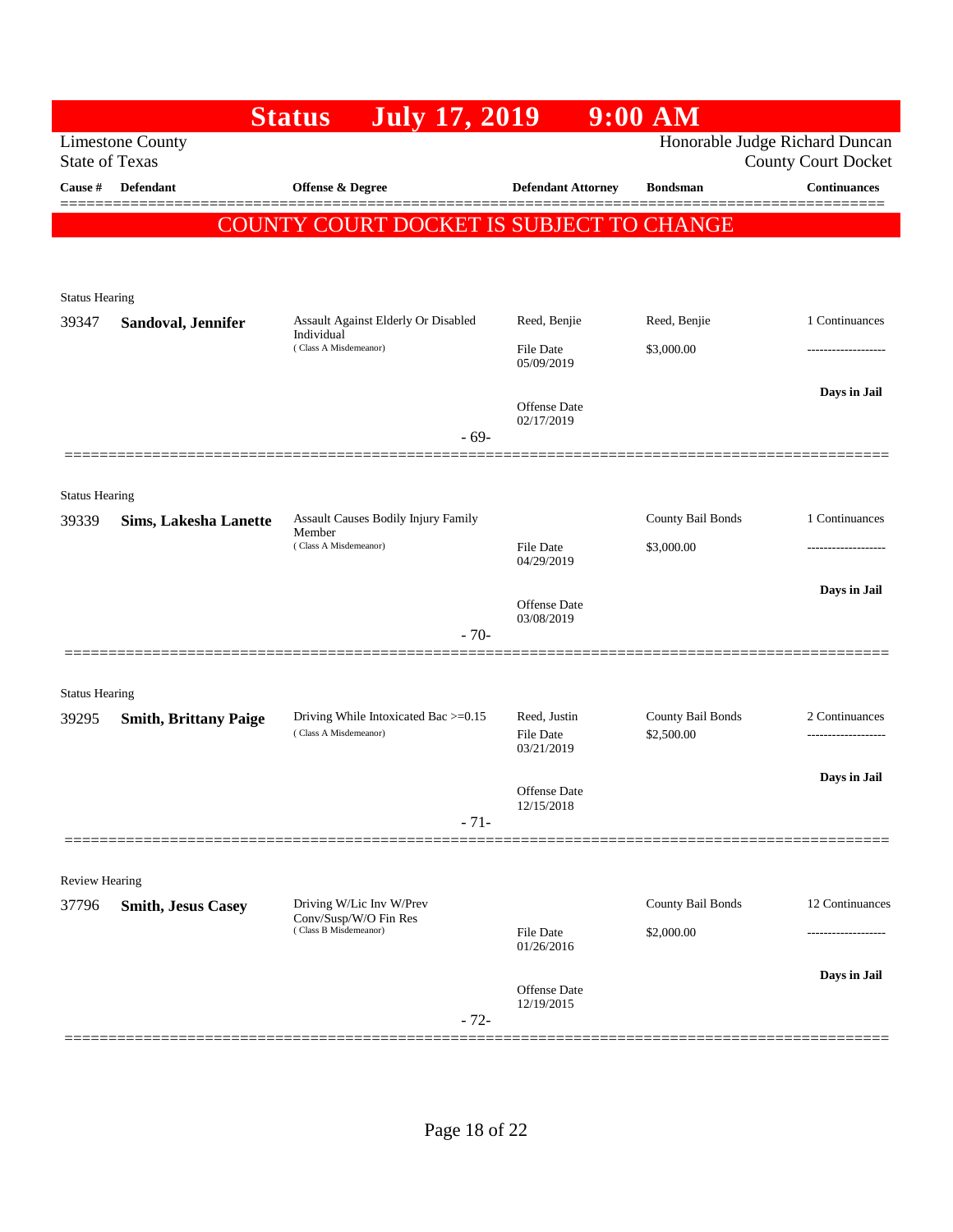|                       |                                                  | <b>July 17, 2019</b><br><b>Status</b>                    |                                                | $9:00$ AM                  |                                                              |
|-----------------------|--------------------------------------------------|----------------------------------------------------------|------------------------------------------------|----------------------------|--------------------------------------------------------------|
|                       | <b>Limestone County</b><br><b>State of Texas</b> |                                                          |                                                |                            | Honorable Judge Richard Duncan<br><b>County Court Docket</b> |
| Cause #               | Defendant                                        | Offense & Degree                                         | <b>Defendant Attorney</b>                      | <b>Bondsman</b>            | <b>Continuances</b>                                          |
|                       |                                                  | COUNTY COURT DOCKET IS SUBJECT TO CHANGE                 |                                                |                            |                                                              |
|                       |                                                  |                                                          |                                                |                            |                                                              |
| <b>Status Hearing</b> |                                                  |                                                          |                                                |                            |                                                              |
| 39128                 | <b>Starnes, Kelley Rae</b>                       | Display Fictitious Motor Vehicle<br>Registration         | Reed, Justin                                   | Personal Bond              | 3 Continuances                                               |
|                       |                                                  | (Class B Misdemeanor)                                    | <b>File Date</b><br>10/24/2018                 | \$1,000.00                 | -------------------                                          |
|                       |                                                  |                                                          | <b>Offense</b> Date                            |                            | Days in Jail                                                 |
|                       |                                                  | $-73-$                                                   | 08/10/2018                                     |                            |                                                              |
|                       |                                                  |                                                          |                                                |                            |                                                              |
| <b>Status Hearing</b> |                                                  |                                                          |                                                |                            |                                                              |
| 39132                 | <b>Starnes, Kelley Rae</b>                       | Driving W/Lic Inv W/Prev<br>Conv/Susp/W/O Fin Res        | Reed, Justin                                   | Personal Bond              | 3 Continuances                                               |
|                       |                                                  | (Class B Misdemeanor)                                    | File Date<br>10/24/2018                        | \$1,000.00                 |                                                              |
|                       |                                                  |                                                          |                                                |                            | Days in Jail                                                 |
|                       |                                                  | $-74-$                                                   | Offense Date<br>08/10/2018                     |                            |                                                              |
|                       |                                                  |                                                          |                                                |                            |                                                              |
| <b>Status Hearing</b> |                                                  |                                                          |                                                |                            |                                                              |
| 39180                 | <b>Starnes, Kelley Rae</b>                       | Bail Jumping And Fail To Appear<br>(Class A Misdemeanor) | Reed, Justin                                   | Reed, Justin               | 3 Continuances                                               |
|                       |                                                  |                                                          | <b>File Date</b><br>12/18/2018                 | \$1,500.00                 | -------------------                                          |
|                       |                                                  |                                                          | Offense Date                                   |                            | Days in Jail                                                 |
|                       |                                                  | $-75-$                                                   | 12/06/2018                                     |                            |                                                              |
|                       |                                                  |                                                          |                                                |                            |                                                              |
| <b>Status Hearing</b> |                                                  |                                                          |                                                |                            |                                                              |
| 39181                 | <b>Starnes, Kelley Rae</b>                       | Bail Jumping And Fail To Appear<br>(Class A Misdemeanor) | Reed, Justin<br><b>File Date</b><br>12/18/2018 | Reed, Justin<br>\$1,500.00 | 3 Continuances                                               |
|                       |                                                  |                                                          |                                                |                            | Days in Jail                                                 |
|                       |                                                  | $-76-$                                                   | Offense Date<br>12/06/2018                     |                            |                                                              |
|                       |                                                  |                                                          |                                                |                            |                                                              |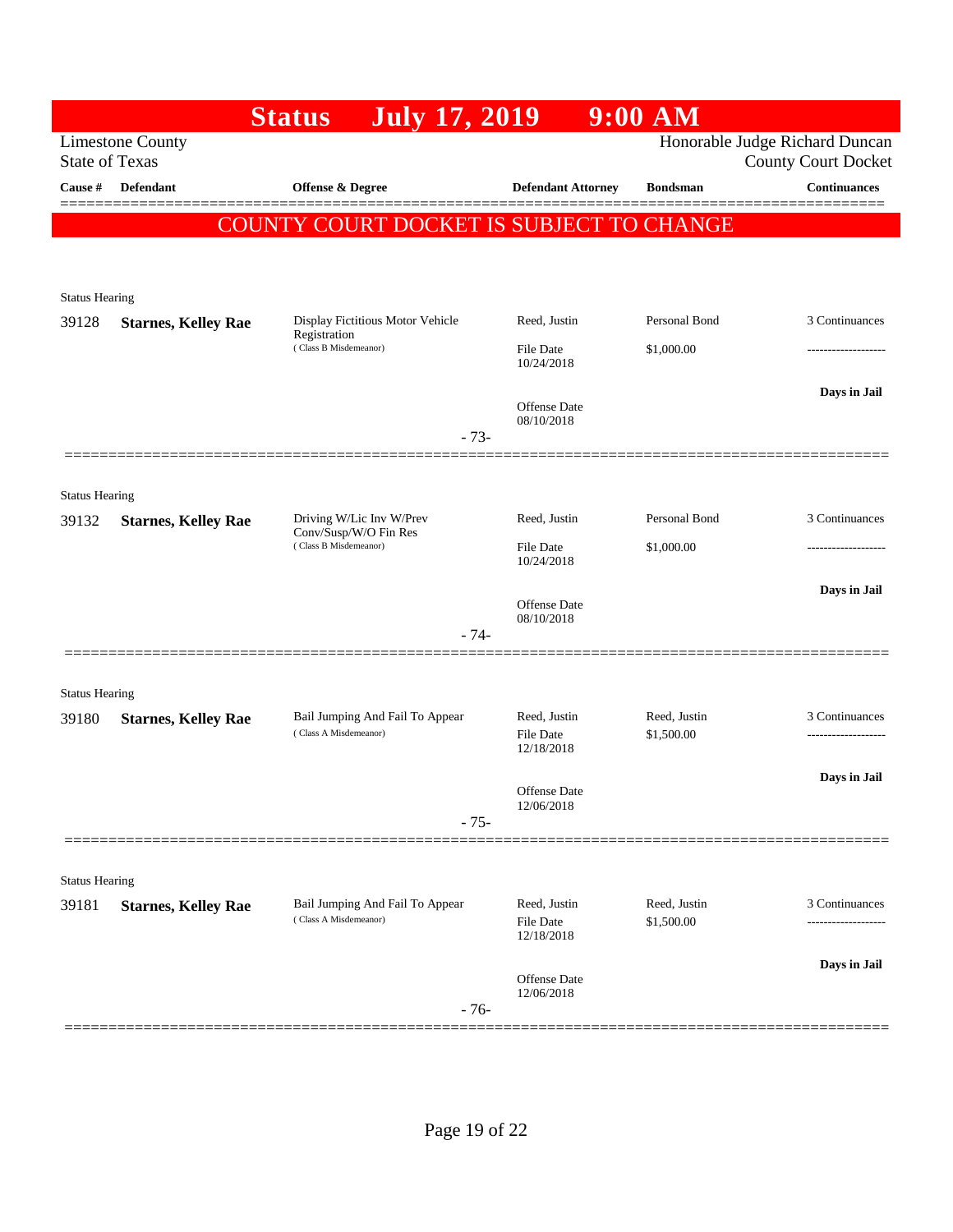|                       |                                                  | <b>Status</b><br><b>July 17, 2019</b>          |                                                | $9:00$ AM                  |                                                              |
|-----------------------|--------------------------------------------------|------------------------------------------------|------------------------------------------------|----------------------------|--------------------------------------------------------------|
|                       | <b>Limestone County</b><br><b>State of Texas</b> |                                                |                                                |                            | Honorable Judge Richard Duncan<br><b>County Court Docket</b> |
| Cause #               | <b>Defendant</b>                                 | <b>Offense &amp; Degree</b>                    | <b>Defendant Attorney</b>                      | <b>Bondsman</b>            | <b>Continuances</b>                                          |
|                       |                                                  | COUNTY COURT DOCKET IS SUBJECT TO CHANGE       |                                                |                            |                                                              |
|                       |                                                  |                                                |                                                |                            |                                                              |
| <b>Status Hearing</b> |                                                  |                                                |                                                |                            |                                                              |
| 39314                 | Talamantez, Pablo                                | Driving W/Lic Inv W/prev                       | Reed, Benjie                                   | Reed, Benjie               | 2 Continuances                                               |
|                       | Rodriguez                                        | Conv/Susp/w/O Fin Res<br>(Class B Misdemeanor) | File Date                                      | \$2,000.00                 |                                                              |
|                       |                                                  |                                                | 04/09/2019                                     |                            | Days in Jail                                                 |
|                       |                                                  |                                                | Offense Date<br>02/04/2019                     |                            |                                                              |
|                       |                                                  | $-77-$                                         |                                                |                            |                                                              |
|                       |                                                  |                                                |                                                |                            |                                                              |
| Plea Hearing<br>39186 | <b>Taylor, Tony Bernard</b>                      | Theft Prop <\$100 W/Prev Convic                | Reed, Benjie                                   | Reed, Benjie               | 5 Continuances                                               |
|                       |                                                  | (Class B Misdemeanor)                          | <b>File Date</b><br>12/28/2018                 | \$1,000.00                 | -----------------                                            |
|                       |                                                  |                                                |                                                |                            | Days in Jail                                                 |
|                       |                                                  | $-78-$                                         | <b>Offense</b> Date<br>09/25/2018              |                            |                                                              |
|                       |                                                  |                                                |                                                |                            |                                                              |
| Plea Hearing          |                                                  |                                                |                                                |                            |                                                              |
| 39187                 | <b>Taylor, Tony Bernard</b>                      | Criminal Trespass<br>(Class B Misdemeanor)     | Reed, Benjie                                   | Reed, Benjie<br>\$1,000.00 | 5 Continuances                                               |
|                       |                                                  |                                                | File Date<br>12/28/2018                        |                            | ------------------                                           |
|                       |                                                  |                                                | <b>Offense</b> Date                            |                            | Days in Jail                                                 |
|                       |                                                  | $-79-$                                         | 09/25/2018                                     |                            |                                                              |
|                       |                                                  |                                                |                                                |                            |                                                              |
| Plea Hearing          |                                                  |                                                |                                                |                            |                                                              |
| 39188                 | <b>Taylor, Tony Bernard</b>                      | Criminal Trespass<br>(Class B Misdemeanor)     | Reed, Benjie<br><b>File Date</b><br>12/28/2018 | Reed, Benjie<br>\$1,000.00 | 5 Continuances                                               |
|                       |                                                  |                                                |                                                |                            | Days in Jail                                                 |
|                       |                                                  | $-80-$                                         | Offense Date<br>10/11/2018                     |                            |                                                              |
|                       |                                                  |                                                |                                                |                            |                                                              |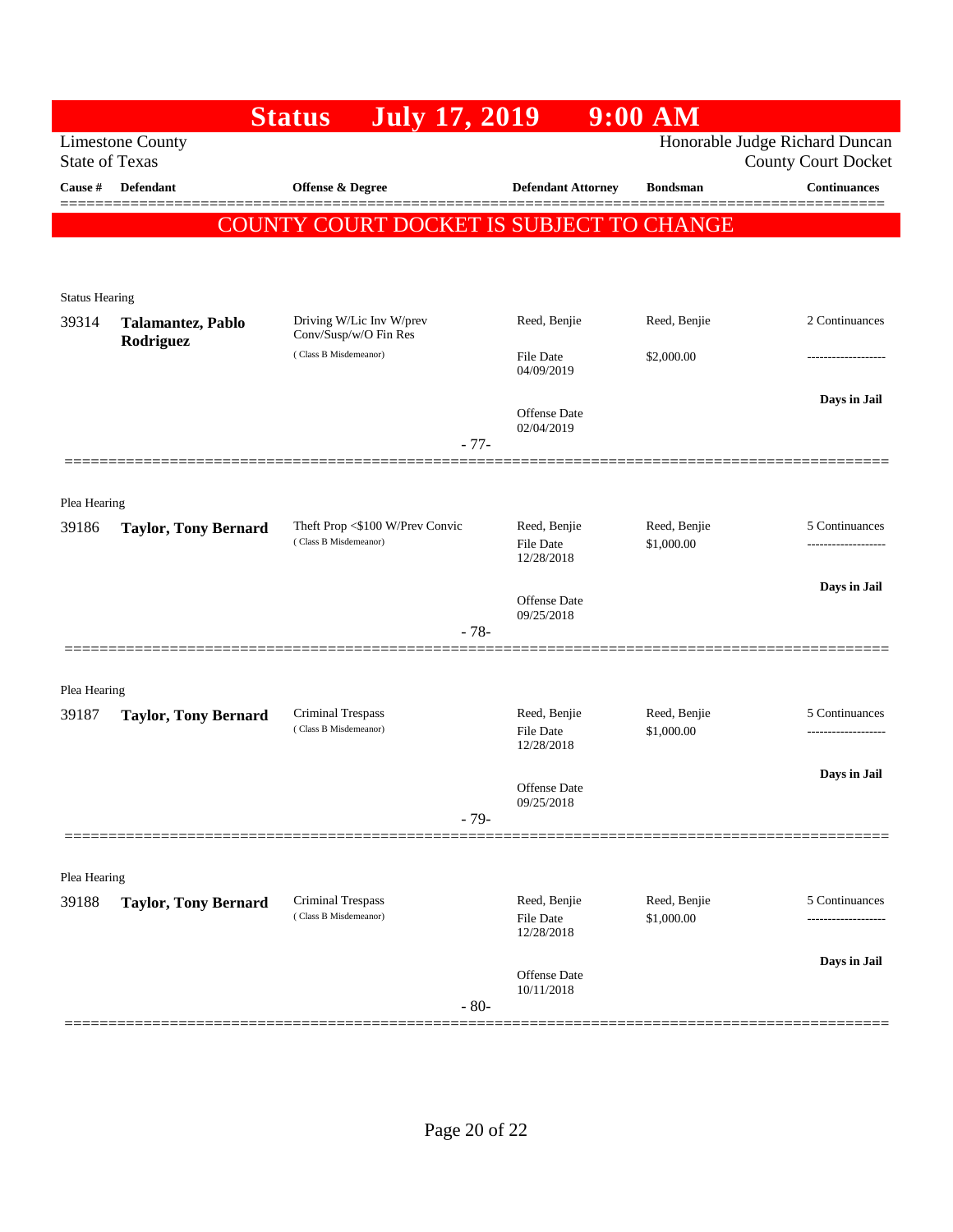|                                |                                                  | <b>July 17, 2019</b><br><b>Status</b>                    |                                | $9:00$ AM                      |                                      |
|--------------------------------|--------------------------------------------------|----------------------------------------------------------|--------------------------------|--------------------------------|--------------------------------------|
|                                | <b>Limestone County</b><br><b>State of Texas</b> |                                                          |                                | Honorable Judge Richard Duncan | <b>County Court Docket</b>           |
| Cause #                        | <b>Defendant</b>                                 | <b>Offense &amp; Degree</b>                              | <b>Defendant Attorney</b>      | <b>Bondsman</b>                | <b>Continuances</b>                  |
|                                |                                                  | COUNTY COURT DOCKET IS SUBJECT TO CHANGE                 |                                |                                |                                      |
|                                |                                                  |                                                          |                                |                                |                                      |
| <b>Status Hearing</b>          |                                                  |                                                          |                                |                                |                                      |
| 39162                          | <b>Thomas, Lester Lee</b>                        | Theft Prop <\$100 W/Prev Convic                          | Reed, Justin                   | County Bail Bonds              | 2 Continuances                       |
|                                |                                                  | (Class B Misdemeanor)                                    | File Date<br>11/16/2018        | \$2,500.00                     | ------------------                   |
|                                |                                                  |                                                          | <b>Offense Date</b>            |                                | Days in Jail                         |
|                                |                                                  | $-81-$                                                   | 08/19/2018                     |                                |                                      |
|                                |                                                  |                                                          |                                |                                |                                      |
| <b>Status Hearing</b>          |                                                  |                                                          |                                |                                |                                      |
| 39300                          | <b>Thomas, Lester Lee</b>                        | Theft Prop <\$100 W/Prev Convic<br>(Class B Misdemeanor) | Reed, Justin<br>File Date      | Reed, Justin<br>\$1,500.00     | 2 Continuances<br>------------------ |
|                                |                                                  |                                                          | 03/22/2019                     |                                |                                      |
|                                |                                                  |                                                          | Offense Date                   |                                | Days in Jail                         |
|                                |                                                  | $-82-$                                                   | 07/10/2018                     |                                |                                      |
|                                |                                                  |                                                          |                                |                                |                                      |
| <b>Status Hearing</b><br>39302 |                                                  | Poss Marij <2oz                                          |                                | County Bail Bonds              | 2 Continuances                       |
|                                | Trautman, Karlan<br><b>Thomas</b>                | (Class B Misdemeanor)                                    |                                |                                |                                      |
|                                |                                                  |                                                          | <b>File Date</b><br>04/09/2019 | \$2,000.00                     | -------------------                  |
|                                |                                                  |                                                          | <b>Offense</b> Date            |                                | Days in Jail                         |
|                                |                                                  | $-83-$                                                   | 03/17/2019                     |                                |                                      |
|                                |                                                  |                                                          |                                |                                |                                      |
| <b>Status Hearing</b>          |                                                  |                                                          |                                |                                |                                      |
| 39348                          | Wallace, Kimberlie<br>Loftus                     | Poss Cs Pg $3 < 28g$                                     | Moore, David E.                | Personal Bond                  | 1 Continuances                       |
|                                |                                                  | (Class A Misdemeanor)                                    | File Date<br>05/14/2019        | \$2,500.00                     |                                      |
|                                |                                                  |                                                          | Offense Date                   |                                | Days in Jail                         |
|                                |                                                  | $-84-$                                                   | 02/02/2019                     |                                |                                      |
|                                |                                                  |                                                          |                                |                                |                                      |